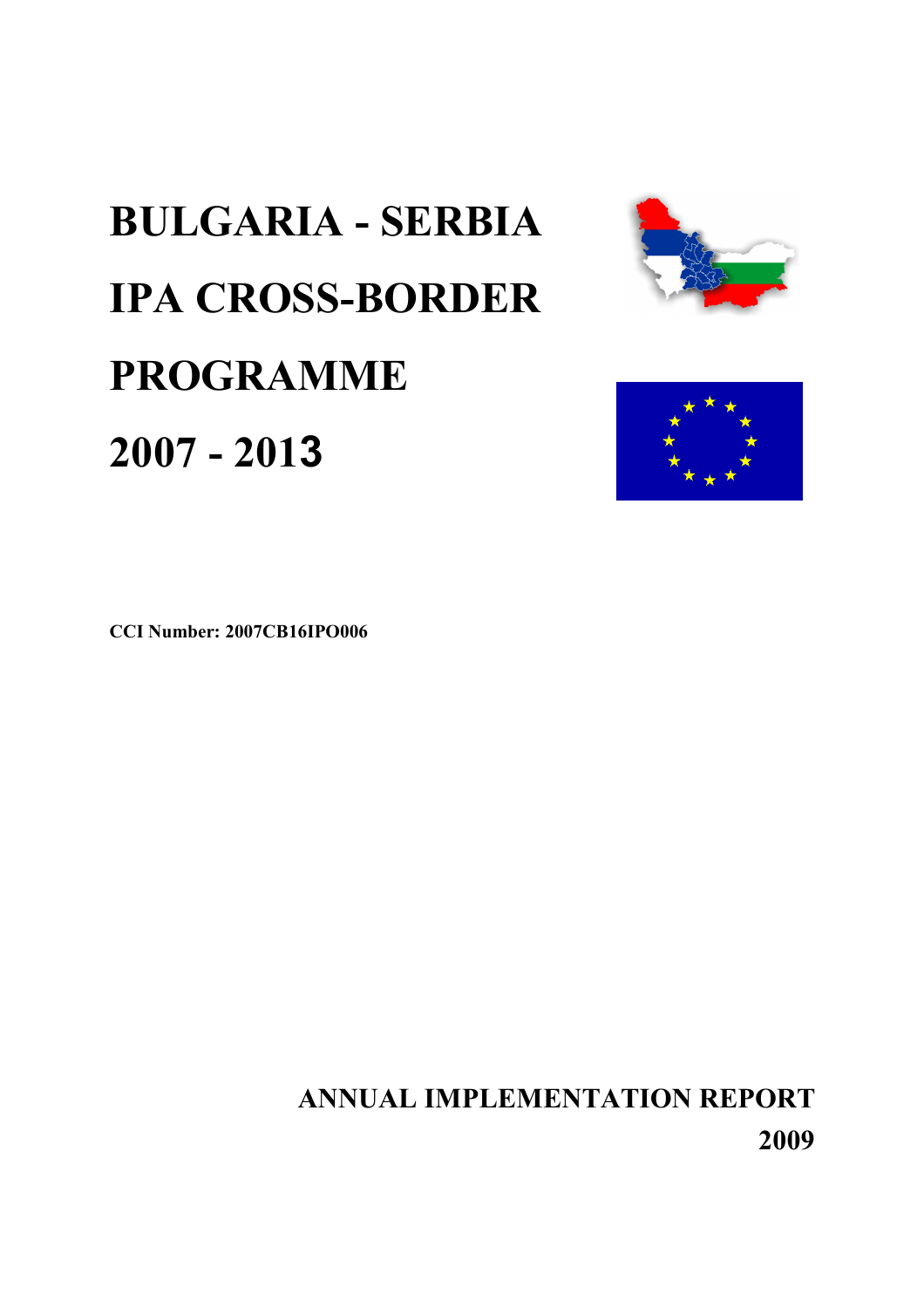

### **Table of Contents**

| 2.7. National performance reserve (where applicable and only for the annual implementation report |  |
|---------------------------------------------------------------------------------------------------|--|
|                                                                                                   |  |
|                                                                                                   |  |
| 3.2 Priority Axis 2 - Enhancing capacity for joint planning problem solving and development14     |  |
|                                                                                                   |  |
|                                                                                                   |  |
|                                                                                                   |  |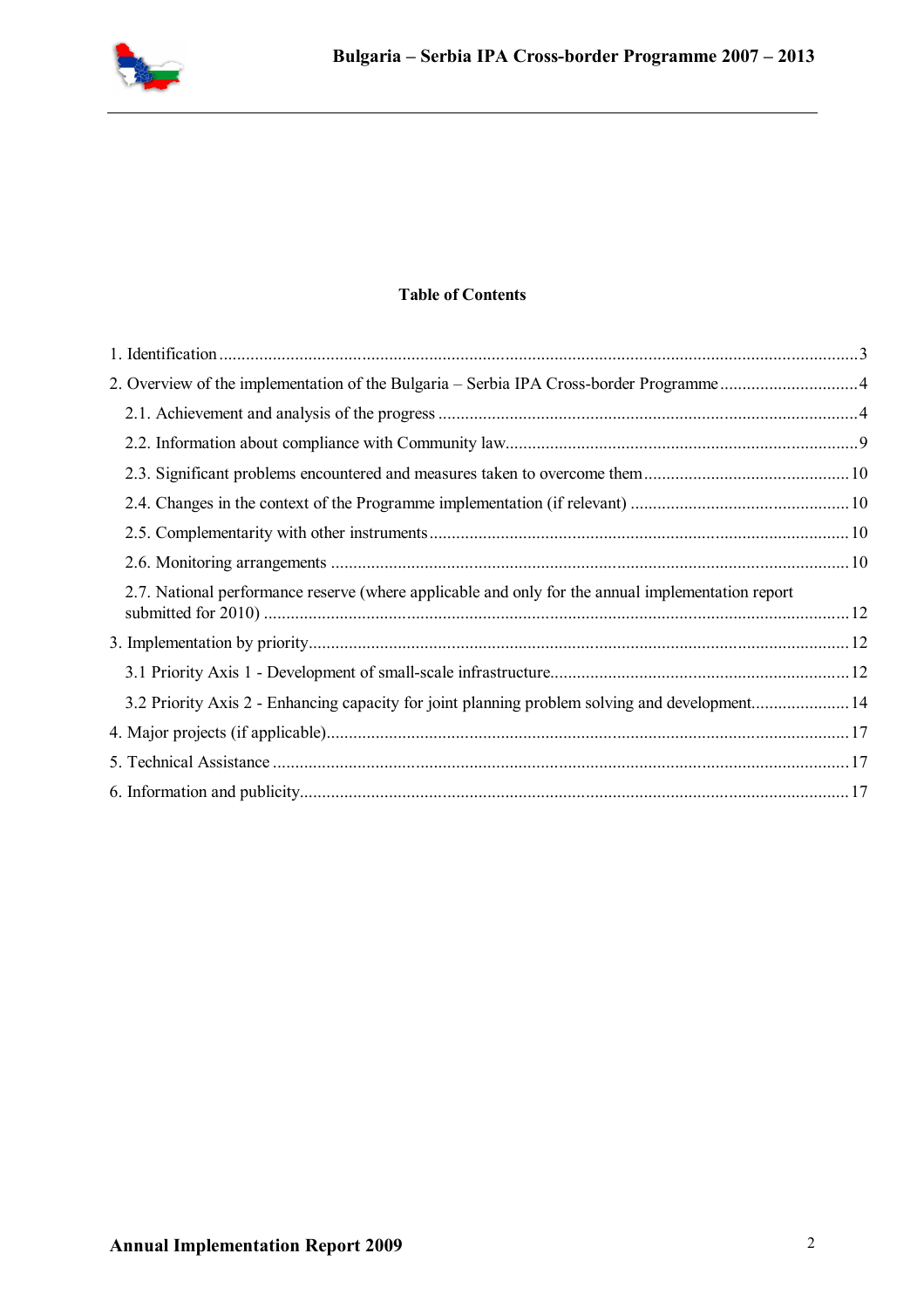

# **1. Identification**

| <b>PROGRAMME</b>             | <b>Objective concerned: IPA Cross-border</b><br>Cooperation                                                                                                                                                                                                                                                                                                                                                                                                                                                                                                                                                                                                                                                              |
|------------------------------|--------------------------------------------------------------------------------------------------------------------------------------------------------------------------------------------------------------------------------------------------------------------------------------------------------------------------------------------------------------------------------------------------------------------------------------------------------------------------------------------------------------------------------------------------------------------------------------------------------------------------------------------------------------------------------------------------------------------------|
|                              | Eligible area concerned:<br>On the Bulgarian side (6 administrative units):<br>Vidin District (11 municipalities)<br>Montana District (11 municipalities)<br>$\bullet$<br>Sofia District (22 municipalities)<br>$\bullet$<br>Pernik District (6 municipalities)<br>$\bullet$<br>Kyustendil District (9 municipalities)<br>$\bullet$<br>Sofia-city District (1 municipality)<br>On the Serbian side (6 administrative units):<br>Bor District 4 (9 municipalities)<br>Zaječar District (4 municipalities)<br>$\bullet$<br>Nišava District (11 municipalities)<br>$\bullet$<br>Pirot District (4 municipalities)<br>$\bullet$<br>Jablanica District (6 municipalities)<br>$\bullet$<br>Pčinja District: (7 municipalities) |
|                              | Programming period: $2007 - 2013$                                                                                                                                                                                                                                                                                                                                                                                                                                                                                                                                                                                                                                                                                        |
|                              | $(\text{financial plan } 2007-2011)$                                                                                                                                                                                                                                                                                                                                                                                                                                                                                                                                                                                                                                                                                     |
|                              | Programme number (CCI No):                                                                                                                                                                                                                                                                                                                                                                                                                                                                                                                                                                                                                                                                                               |
|                              | 2007CB16IPO006                                                                                                                                                                                                                                                                                                                                                                                                                                                                                                                                                                                                                                                                                                           |
|                              | Programme title: Bulgaria - Serbia IPA Cross-<br>border Programme                                                                                                                                                                                                                                                                                                                                                                                                                                                                                                                                                                                                                                                        |
| ANNUAL IMPLEMENTATION REPORT | <b>Reporting year: 2009</b>                                                                                                                                                                                                                                                                                                                                                                                                                                                                                                                                                                                                                                                                                              |
|                              | Date of approval of the annual report by the<br>Joint Monitoring Committee: , 2010                                                                                                                                                                                                                                                                                                                                                                                                                                                                                                                                                                                                                                       |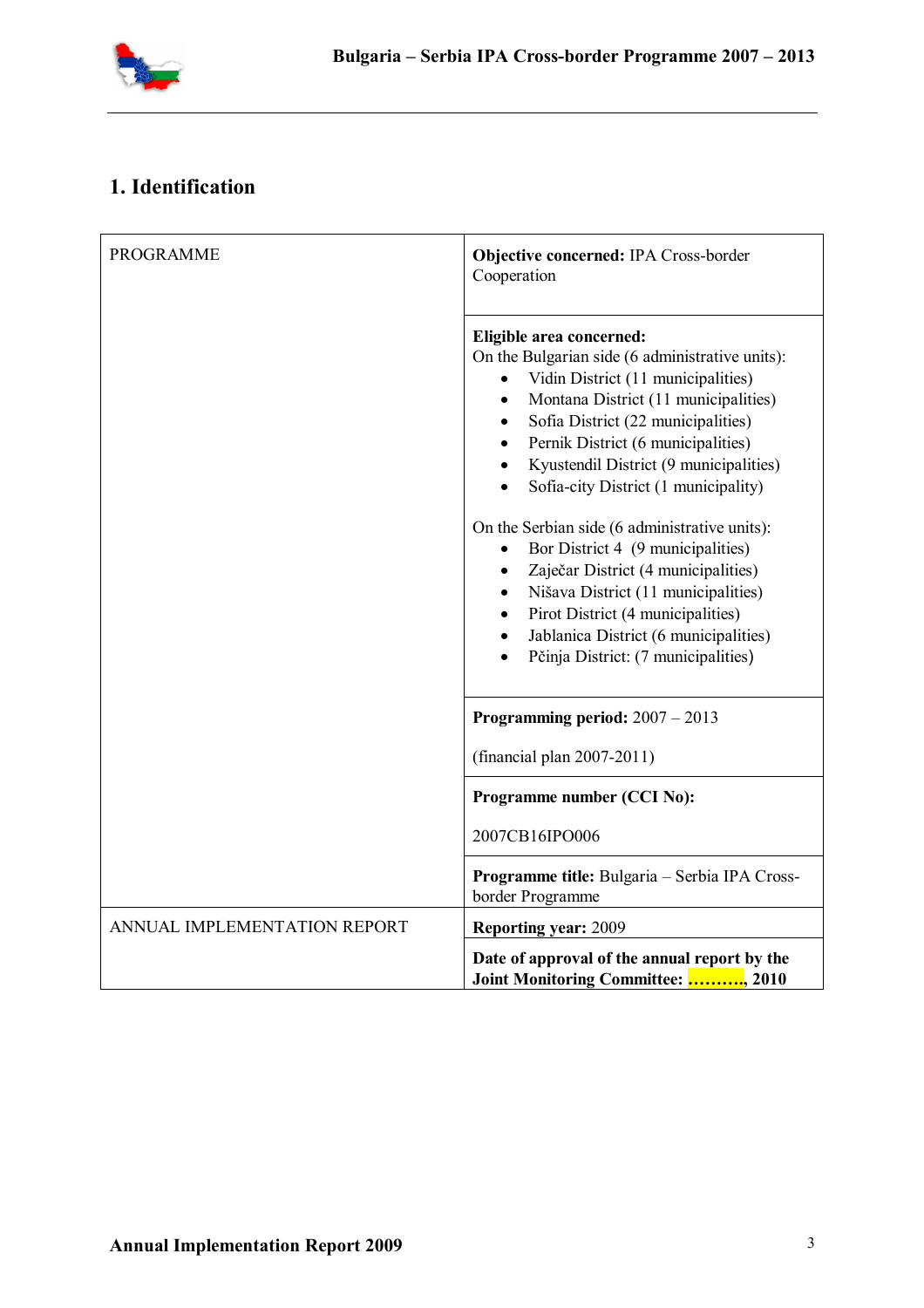

## **1.1. Introduction**

The overall strategic goal of the Bulgaria – Serbia IPA Cross-border Programme (hereinafter referred to as Programme) is to strengthen territorial cohesion of the Bulgarian–Serbian cross-border region, its competitiveness and sustainability of its development through co-operation in the economic, social and environmental area over the administrative borders.

The Programme attempts to promote good neighborly relations fostering stability, security and prosperity in the mutual interest of both countries, encouraging their harmonious, balanced and sustainable development. It contributes to the achievement of the cross-border region as an open, historically and culturally rich, environmentally clean, economically and socially prosperous European region, a centre of interconnection of East-West and North-South transport, trade and tourism routes.

The Programme will address issues mainly focusing on the capacity of the region to transgress national boundaries that hinder integration and maintain cultural, business and institutional links for sustainable economic and social development of the whole region.

In line with the overall objective, the Programme aims at supporting the following specific objectives for co-operation in the cross-border region:

- **To bolster the infrastructure enabling social and economic development and improvement of the environment on both sides of the border** through improving access to transport, information and communication services, and cross-border systems for utilities and environmental protection.
- **To increase economic synergy in the region and improve the capacity to jointly make use of common regional potential for improving regional well being**, through developing policy and social networks, a sound framework for (cross-border) business support, collaborations in particular sectors such as culture, tourism, research and development, environmental protection and education, an active exchange of best practices, and joint regional planning and the preparation of the region's economic sector for participation in the joint EU market.
- **To promote the principles of sustainable development of the cross-border region in all matters pertaining to increased mutual understanding and respect**, through developing successful models of cooperation, on the business, local stakeholder and policy levels in key priority areas.

# **2. Overview of the implementation of the Bulgaria – Serbia IPA Crossborder Programme**

#### **2.1. Achievement and analysis of the progress**

#### **Information on the physical progress of the Programme**

This is the first annual implementation report for the Bulgaria - Serbia IPA Cross-Border Programme.

The Managing Authority (MA) for the Programme is the Ministry of Regional Development and Public Works of the Republic of Bulgaria (MRDPW), having as a counterpart the Sector for Programming, Management of EU Funds and Development Assistance at the Ministry of Finance of the Republic of Serbia, the National Authority (NA).

#### **Memorandum of Understanding (MoU)**

During the reported period a procedure has been initiated for consultation of the MoU between the programme partner countries. As a result of the conducted technical meetings and discussions between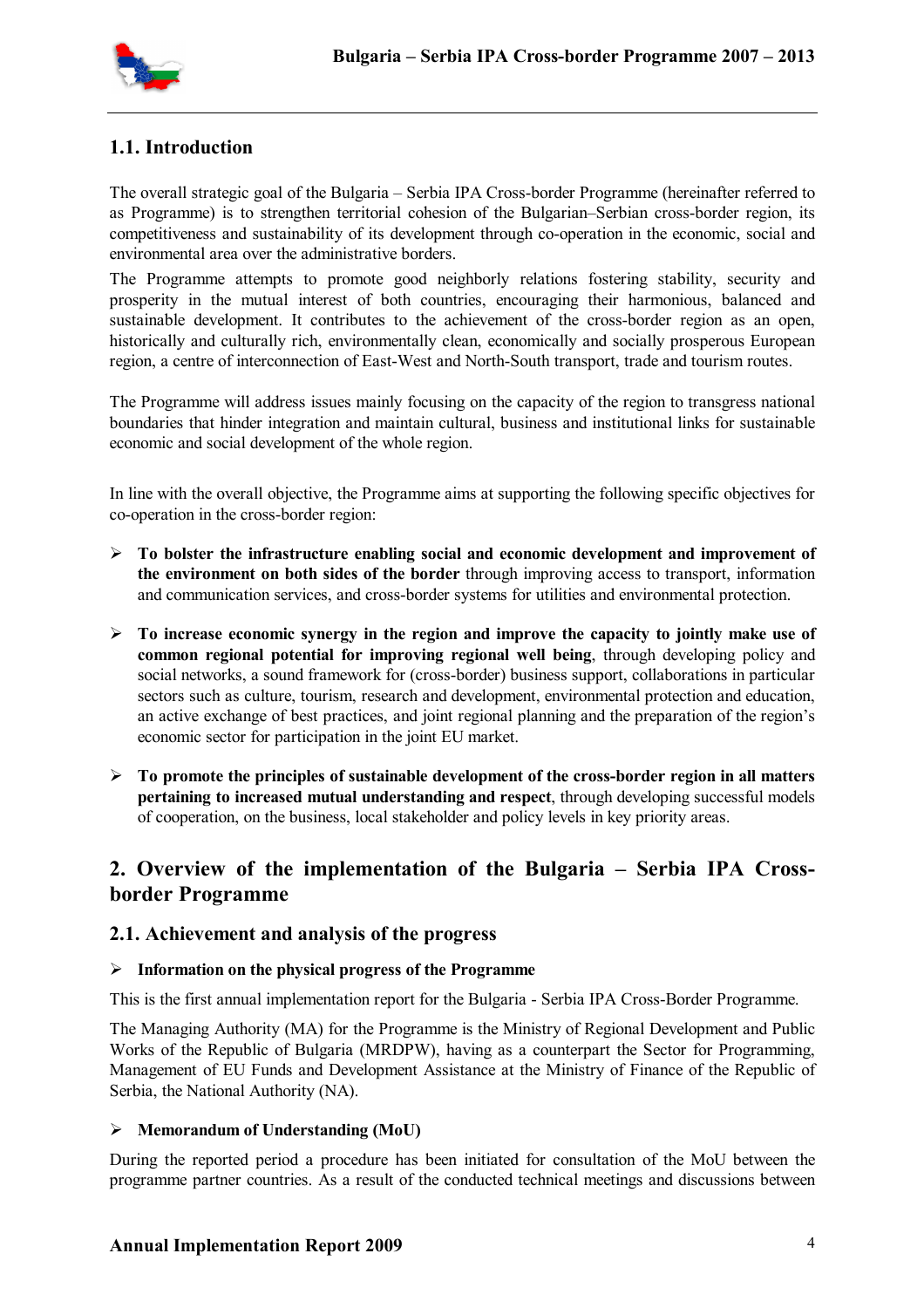

representatives of the two countries, the MoU is in the final stage of the conciliation procedure. At present, only the approval of the Financial Statement from the Ministry of Finance of the Republic of Bulgaria is expected.

#### **First Call for Proposals**

During the reporting period one call for proposals was organized. It lunched on  $31<sup>st</sup>$  of August 2009 and the call for proposal notice has been published in Bulgarian newspaper "Pari" and Serbian newspaper "Politika". The Application package has been published on the Programme's web site (www.ipacbcbgrs.eu/), on the web site of the Ministry of Regional Development and Public Works, Bulgaria (www.mrrb.government.bg) and on the web site of the National Authority, the Ministry of Finance, Serbia (www.evropa.gov.rs).

The deadline for project proposals submission was on  $30<sup>th</sup>$  of November 2009, 16:00 local time. In order to ensure broad visibility and information among local community, an information campaign was organized within the period 23-25 September 2009 in Sofia (BG), Vidin (BG), Pirot (SR) and Nish (SR). Detailed information about publicity is provided in section "Information and publicity" from the current annual report.

One hundred and ten (110) project proposals have been submitted within the deadline and six (6) projects after the deadline (diagram 1). From the submitted proposals within the deadline, 75 proposals have been submitted with Bulgarian Lead partner and 27 with Serbian Lead partner (diagram 2).



During the process of statistics collection based on the information written on the submitted packages, it was found that part of the data is not clearly indicated. Additionally, there were four (4) applications, submitted by a Lead partner located outside the eligible region. Regarding these vaguenesses, precise information about project allocation among regions, origin and type of Lead beneficiary, will be available at the time of completion of the administrative compliance process.



Diagram 3 shows the distribution of the submitted project proposals by country and district:

Diagram 2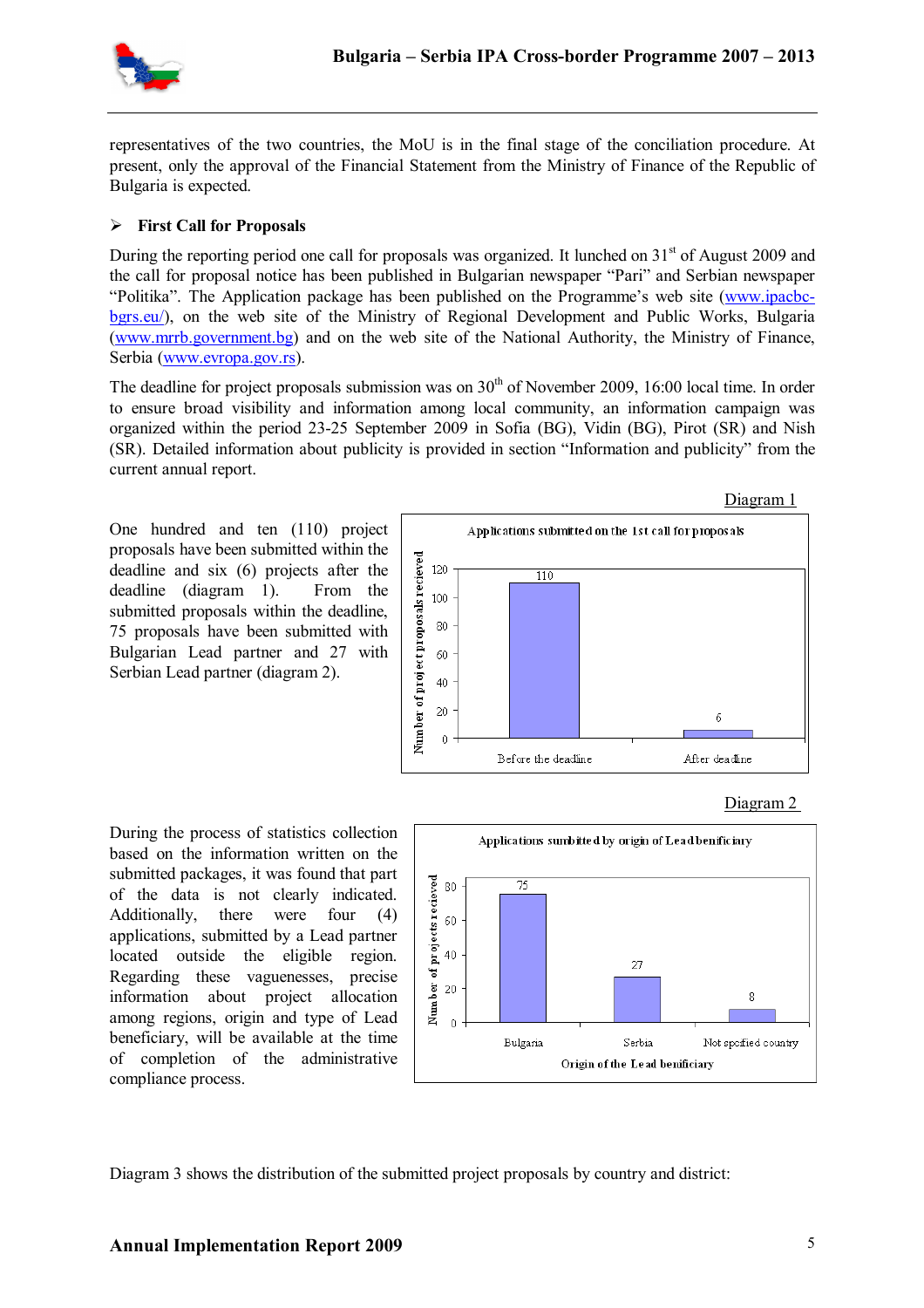





#### Diagram 4



Finally, diagram 4 presents distribution of the applications by type of legal entity of the Lead beneficiary:

#### **Financial information (All financial data should be expressed in euro)**

Financial allocation of the Programme for the 2007 – 2011 programming period for all priority axes is shown in the table below.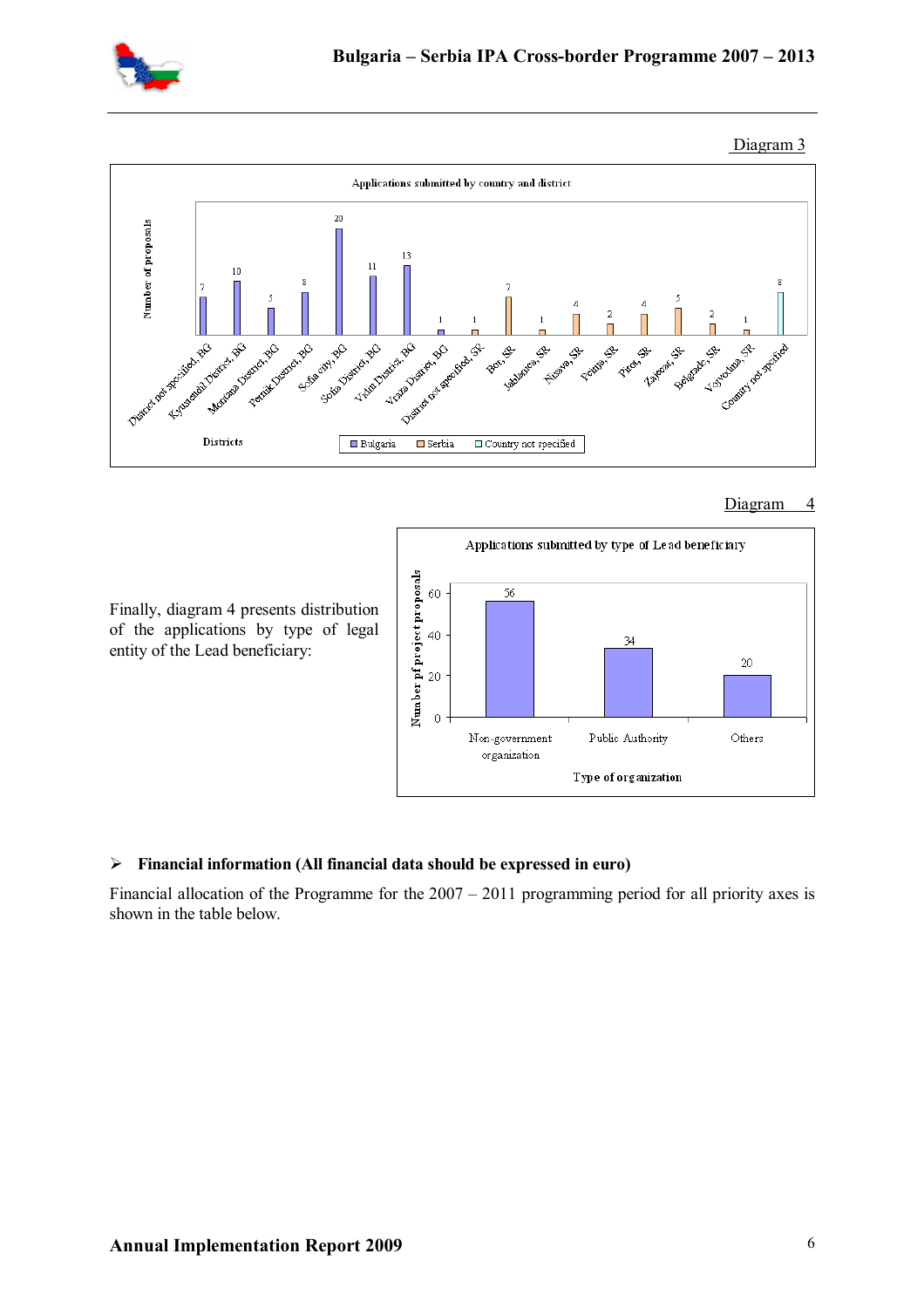

| <b>Priority</b>                                                                                    | <b>Community</b><br><b>Funding</b> | <b>National</b><br><b>Public</b><br>funding | <b>Total</b><br>funding | <b>Co-financing rate</b><br>(%) |
|----------------------------------------------------------------------------------------------------|------------------------------------|---------------------------------------------|-------------------------|---------------------------------|
|                                                                                                    | (a)                                | (b)                                         | $c=a+b$                 | $a/c*100:b/c*100$               |
| <b>Priority Axis 1</b><br>Development of small-scale infrastructure                                | 11,695,422                         | 2,063,898                                   | 13,759,320              | $85\% : 15\%$                   |
| <b>Priority Axis 2</b><br>Enhancing capacity for joint planning<br>problem solving and development | 7,442,542                          | 1,313,390                                   | 8,755,932               | $85\% : 15\%$                   |
| <b>Priority Axis 3</b><br><b>Technical Assistance</b>                                              | 2,126,440                          | 375,254                                     | 2,501,694               | $85\% : 15\%$                   |
| <b>Total EUR</b>                                                                                   | 21,264,404                         | 3,752,542                                   | 25,016,946              | 85% :15%                        |

#### **Breakdown of priority axes by source of funding:**

According to the Commission Regulation (EC) 718/2007 the pre-financing payment by the EC could only be made after MA's receipt of the positive opinion on its Description of the management and control systems. In order to ensure smooth implementation of the programme (organization of technical meetings, JMC meetings, information campaign, publicity etc.), MA ensured financial allocation from the Bulgarian national budget in order to cover such expenditure. Table below indicates the expenditure made by MA for activities aiming at promoting the Programme and logistic support to the joint management structure.

During year 2009 (30 March), the Financing Agreement between the Government of the Republic of Serbia and EC has been signed. According to the Commission Regulation (EC) No 718/2007 signed Financing Agreement is a prerequisite for spending the Community contribution to Serbia.

During the year 2009, no expenditures were made from the budget of the Bulgaria – Serbia IPA Cross-Border Programme under Priority 1 and Priority 2. Under Priority 3 - Technical assistance, expenditures have been incurred, information for which is provided in the table below.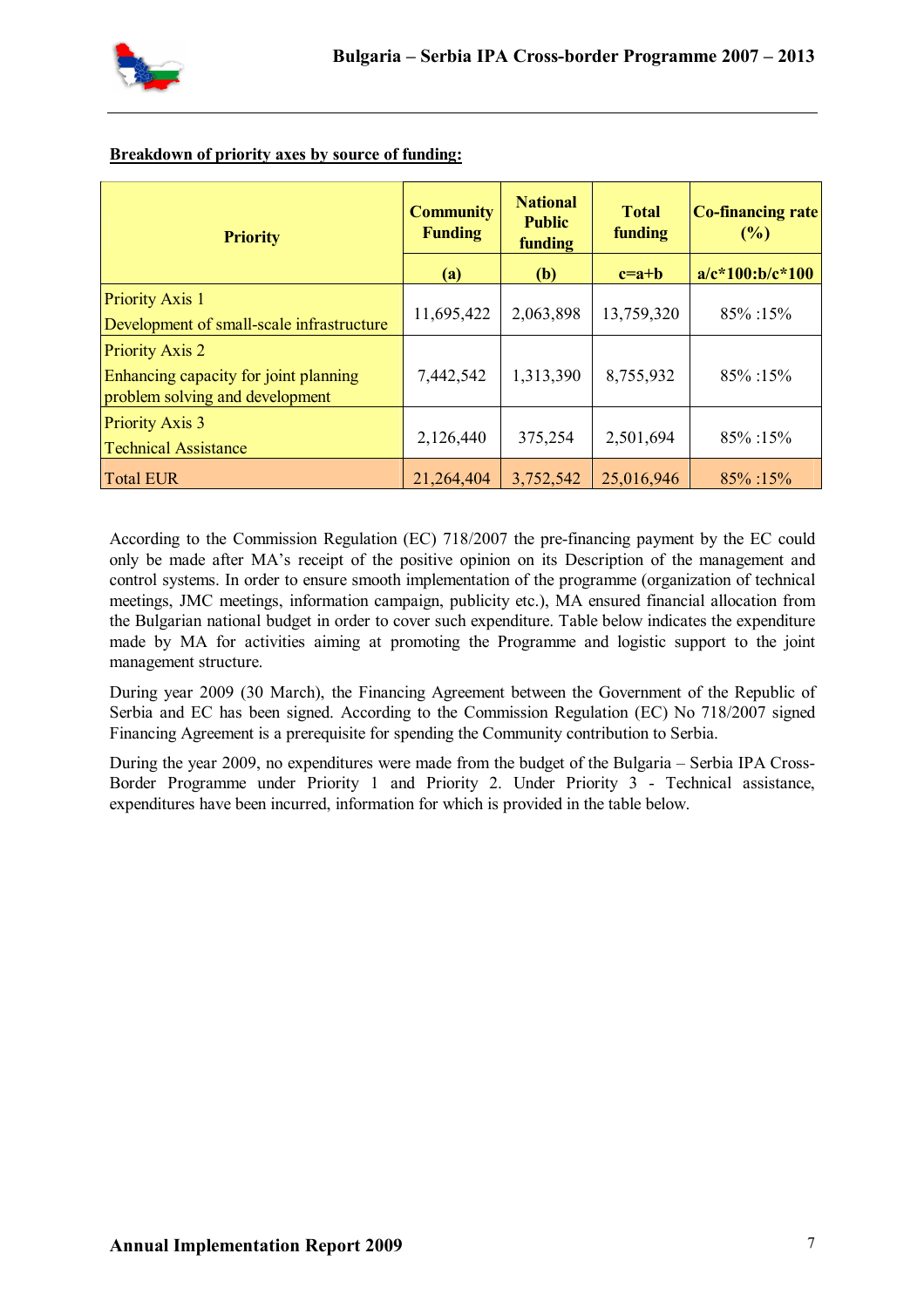

# **Information about the breakdown of use of the Funds (EUR)**

|                                                                                                                        | <b>Expenditure</b><br>paid out by the<br>beneficiaries<br>included in<br>payment<br>claims sent to<br>the managing<br>authority | <b>Corresp</b><br>onding<br>public<br>contrib<br>ution | <b>Private</b><br>expendi<br>ture | <b>Expenditure</b><br>paid by the<br>body<br>responsible for<br>making<br>payments to<br>the<br>beneficiaries | <b>Total</b><br><b>payments</b><br>received<br>from the<br><b>Commission</b> |
|------------------------------------------------------------------------------------------------------------------------|---------------------------------------------------------------------------------------------------------------------------------|--------------------------------------------------------|-----------------------------------|---------------------------------------------------------------------------------------------------------------|------------------------------------------------------------------------------|
| <b>PRIORITY AXIS 1</b>                                                                                                 | $\bf{0}$                                                                                                                        | $\bf{0}$                                               | $\bf{0}$                          | $\bf{0}$                                                                                                      | $\bf{0}$                                                                     |
| <b>PRIORITY AXIS 2</b>                                                                                                 | $\bf{0}$                                                                                                                        | $\boldsymbol{0}$                                       | $\boldsymbol{0}$                  | $\bf{0}$                                                                                                      | $\boldsymbol{0}$                                                             |
| <b>PRIORITY AXIS 3</b>                                                                                                 | $\bf{0}$                                                                                                                        | $\boldsymbol{0}$                                       | $\boldsymbol{0}$                  | 20,708.00                                                                                                     | 20,708.00*                                                                   |
| <b>BL1 - ADMINISTRATING</b><br><b>COSTS</b>                                                                            | $\bf{0}$                                                                                                                        | $\boldsymbol{0}$                                       | $\bf{0}$                          | 7,200.00                                                                                                      |                                                                              |
| Project manager - 2 experts<br>Sofia                                                                                   | $\boldsymbol{0}$                                                                                                                | $\mathbf{0}$                                           | $\mathbf{0}$                      | 7,200.00                                                                                                      |                                                                              |
| <b>BL2 - TRAVEL AND</b><br><b>ACCOMMODATION</b>                                                                        | $\bf{0}$                                                                                                                        | $\boldsymbol{0}$                                       | $\boldsymbol{0}$                  | 3,688.00                                                                                                      |                                                                              |
| <b>Travel costs</b>                                                                                                    | $\bf{0}$                                                                                                                        | $\boldsymbol{0}$                                       | $\bf{0}$                          | 1,248.00                                                                                                      |                                                                              |
| Travel costs for JMC meeting<br>(voting members, MA, NA,<br>JTS) (incl. insurances, taxes)                             | $\overline{0}$                                                                                                                  | $\boldsymbol{0}$                                       | $\mathbf{0}$                      | 96.00                                                                                                         |                                                                              |
| Travel costs for 2 technical<br>meetings up to 12 persons (incl.<br>insurances, taxes)                                 | $\boldsymbol{0}$                                                                                                                | $\boldsymbol{0}$                                       | $\mathbf{0}$                      | 420.00                                                                                                        |                                                                              |
| Travel costs for 2 info days and<br>training - 8 persons (incl.<br>insurances, taxes)                                  | $\boldsymbol{0}$                                                                                                                | $\boldsymbol{0}$                                       | $\boldsymbol{0}$                  | 68.00                                                                                                         |                                                                              |
| NTERACT and/or other events<br>abroad - $6$ for the year $x$ 1<br>person (flight tickets) (incl.<br>insurances, taxes) | $\overline{0}$                                                                                                                  | $\boldsymbol{0}$                                       | $\mathbf{0}$                      | 664.00                                                                                                        |                                                                              |
| <b>Daily allowance</b>                                                                                                 | $\bf{0}$                                                                                                                        | $\boldsymbol{0}$                                       | $\boldsymbol{0}$                  | 990.00                                                                                                        |                                                                              |
| JMC meeting - 12 (voting<br>members, MA, NA, JTS) x 2<br>days                                                          | $\boldsymbol{0}$                                                                                                                | $\boldsymbol{0}$                                       | $\mathbf{0}$                      | 140.00                                                                                                        |                                                                              |
| 2 Technical meetings 12 people<br>$x$ 2 days                                                                           | $\mathbf{0}$                                                                                                                    | $\boldsymbol{0}$                                       | $\boldsymbol{0}$                  | 640.00                                                                                                        |                                                                              |
| Info days and training (8)                                                                                             | $\boldsymbol{0}$                                                                                                                | $\boldsymbol{0}$                                       | $\boldsymbol{0}$                  | 140.00                                                                                                        |                                                                              |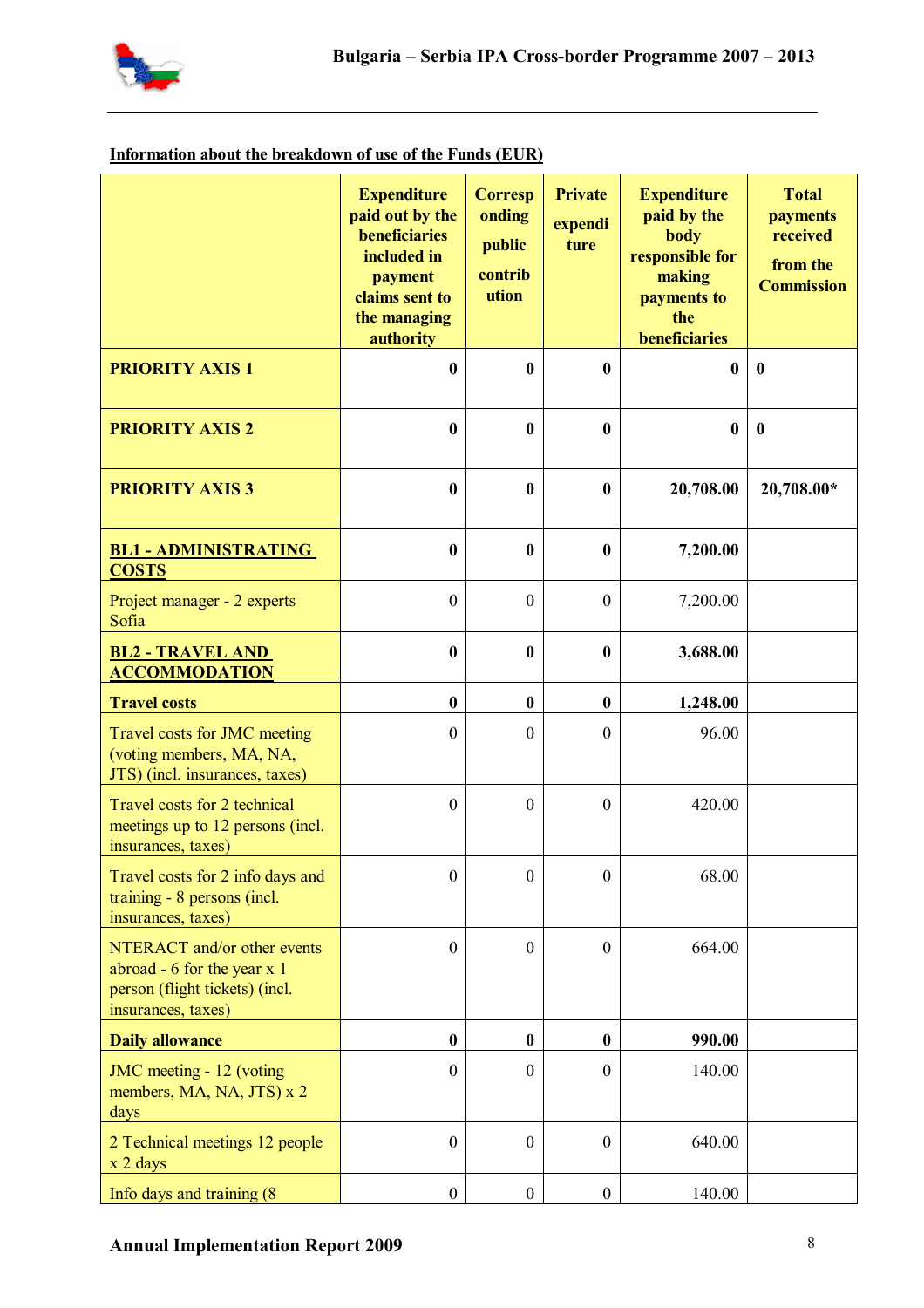

|                                                                                         | <b>Expenditure</b><br>paid out by the<br>beneficiaries<br>included in<br>payment<br>claims sent to<br>the managing<br>authority | <b>Corresp</b><br>onding<br>public<br>contrib<br>ution | <b>Private</b><br>expendi<br>ture | <b>Expenditure</b><br>paid by the<br>body<br>responsible for<br>making<br>payments to<br>the<br>beneficiaries | <b>Total</b><br><b>payments</b><br>received<br>from the<br><b>Commission</b> |
|-----------------------------------------------------------------------------------------|---------------------------------------------------------------------------------------------------------------------------------|--------------------------------------------------------|-----------------------------------|---------------------------------------------------------------------------------------------------------------|------------------------------------------------------------------------------|
| persons x2x3 days)                                                                      |                                                                                                                                 |                                                        |                                   |                                                                                                               |                                                                              |
| <b>INTERACT</b> and/or other events<br>abroad 6 for the year $x$ 1 person<br>x 4 days   | $\overline{0}$                                                                                                                  | $\mathbf{0}$                                           | $\overline{0}$                    | 70.00                                                                                                         |                                                                              |
| <b>Accommodation costs</b>                                                              | $\bf{0}$                                                                                                                        | $\bf{0}$                                               | $\bf{0}$                          | 1,450.00                                                                                                      |                                                                              |
| 2 Technical meetings 12 people<br>$x 1$ night                                           | $\theta$                                                                                                                        | $\boldsymbol{0}$                                       | $\boldsymbol{0}$                  | 1,252.00                                                                                                      |                                                                              |
| Info days and training (8)<br>persons $x2x2$ nights)                                    | $\theta$                                                                                                                        | $\Omega$                                               | $\Omega$                          | 84.00                                                                                                         |                                                                              |
| <b>INTERACT</b> and/or other events<br>abroad 6 for the year x 1 person<br>$x$ 3 nights | $\mathbf{0}$                                                                                                                    | $\overline{0}$                                         | $\overline{0}$                    | 114.00                                                                                                        |                                                                              |
| <b>BL3 - MEETINGS,</b><br><b>CONFERENCES, EVENTS,</b><br>etc.                           | $\mathbf{0}$                                                                                                                    | $\mathbf{0}$                                           | 0                                 | $\mathbf{0}$                                                                                                  |                                                                              |
| <b>BL4 - INFORMATION AND</b><br><b>PUBLICITY</b>                                        | $\bf{0}$                                                                                                                        | $\bf{0}$                                               | $\bf{0}$                          | 9,820.00                                                                                                      |                                                                              |
| Elaboration, design etc.                                                                | $\boldsymbol{0}$                                                                                                                | $\boldsymbol{0}$                                       | $\mathbf{0}$                      | 9,820.00                                                                                                      |                                                                              |
| <b>BL5 - EXTERNAL</b><br><b>EXPERTISE</b>                                               | $\bf{0}$                                                                                                                        | $\bf{0}$                                               | $\bf{0}$                          | $\bf{0}$                                                                                                      |                                                                              |
| <b>BL6 - SUPPLY OF OFFICE</b><br><b>EQUIPMENT</b>                                       | $\bf{0}$                                                                                                                        | $\boldsymbol{0}$                                       | $\bf{0}$                          | $\bf{0}$                                                                                                      |                                                                              |
| <b>BL7 - OTHER</b>                                                                      | $\bf{0}$                                                                                                                        | $\boldsymbol{0}$                                       | $\bf{0}$                          | $\boldsymbol{0}$                                                                                              |                                                                              |
| <b>GRAND TOTAL</b>                                                                      | $\bf{0}$                                                                                                                        | $\bf{0}$                                               | $\bf{0}$                          | 20,708.00                                                                                                     |                                                                              |

\*All the activities under TA are pre-financed from the BG state budget. 85% of the total expenditures (20,708.00 euro) are expected to be reimbursed by the EC after verification and certification of expenditures.

# **2.2. Information about compliance with Community law**

The Programme has been prepared in accordance with Community Strategic Guidelines 2007 – 2013 priorities – especially in the area of improving of the attractiveness of the cross-border region and further developing of the human resources.

The Programme is compliant with the main EU strategic documents, notably with the Lisbon and Gothenburg strategies, targeting sustainable development, equal opportunities and cross-border partnership.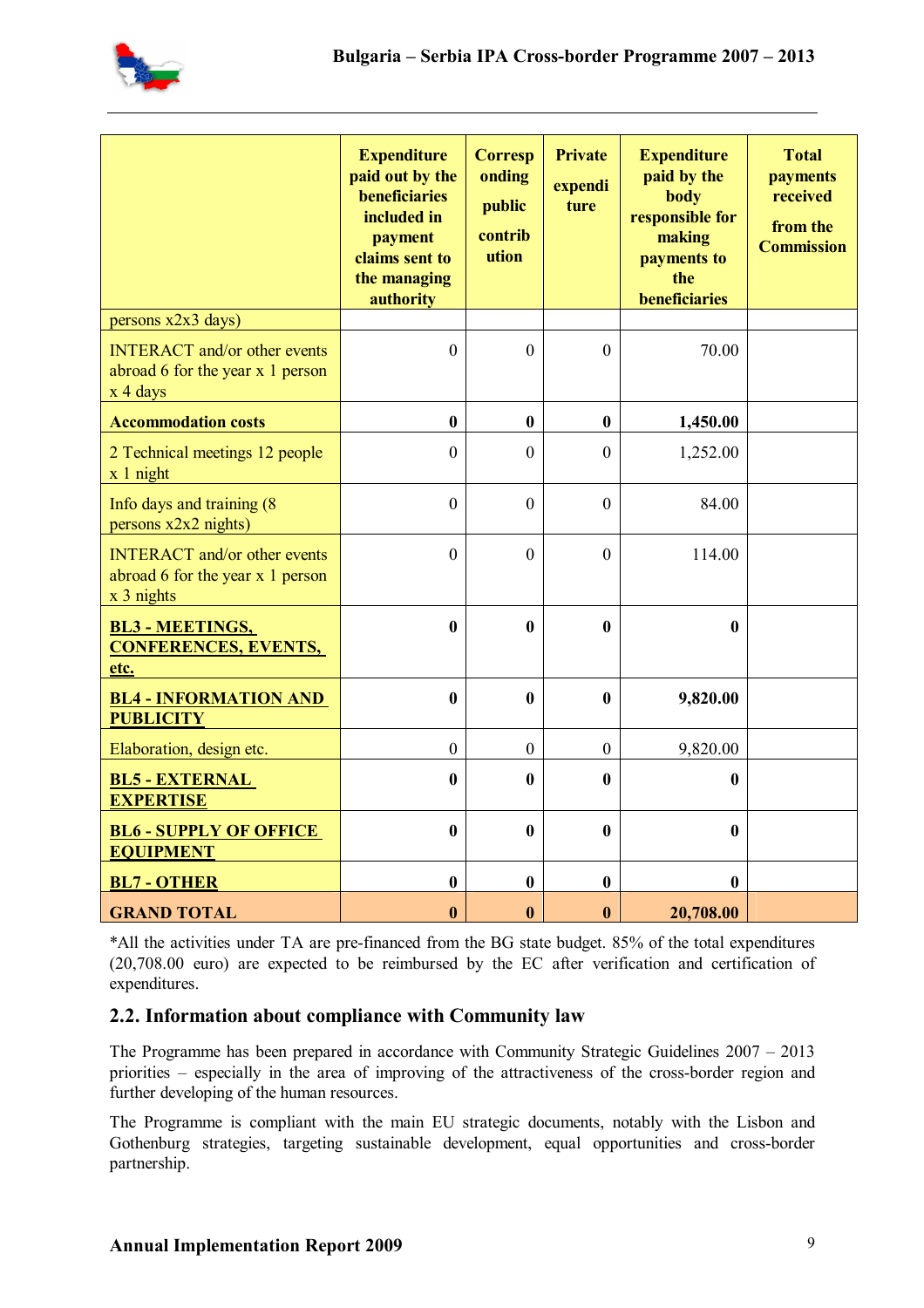

The overall strategic goal and the priority axes of the Programme are fully compliant with main Bulgarian and Serbian national strategies and programmes, which are indicated in the Programme document. In order to ensure sound financial management of the Programme, the MA initiated a procedure and Decree No 221 of Council of Ministries for eligibility of expenditures has been adopted on  $11<sup>th</sup>$  of September 2009.

## **2.3. Significant problems encountered and measures taken to overcome them**

- On the second meeting of the JMC at the end of March 2009, an issue concerning Eligibility of Partners, specifically regarding their geographic location came up. The subsequent debate between the DG Regional Policy and DG Enlargement caused 4 months delay in the publication of the First Call for Proposals, which happened at the end of August 2009. This delay had a corresponsding reflection on the development of the procedures describing the Management and Control System of the Programme.
- Missing pre-financing payment by the EC before MA's receipt of the positive opinion on its Description of the management and control systems caused serious problem in terms of ensuring of national financing for establishment of the joint programme structures, such as the Joint Technical Secretariat, logistic of the programme etc.

## **2.4. Changes in the context of the Programme implementation (if relevant)**

On 16<sup>th</sup> of September 2009, written procedure for approval of financial allocation for 2010-2011 and revision of the Bulgaria – Serbia IPA CBC Programme (in accordance with article 2 (2)h of the "Rules of Procedures of the JMC") has been initiated. The JMC has approved the proposed amendments in the Programme on 9<sup>th</sup> of October 2009, through signing Minutes of meeting by the two co-chairpersons of the Committee. As a result of the conducted procedure, the following amendments of the Programme have been made:

- distribution of financial allocation for years 2010 and 2011;
- specification of the meaning of "national co-financing" provided by the partnering countries, which specification provided opportunity each partnering country to decide the sources of national funding (own contribution ensured by the beneficiaries or national public co-financing);
- structural changes and changes of responsibilities of the different national structure in Bulgaria involved in the process of Programme management;

## **2.5. Complementarity with other instruments**

The complementarity of the Bulgaria – Serbia IPA Cross-border Programme with other instruments has been thoroughly analyzed already in the programming phase and it is discussed in detail in Chapter 7 of the Operational Programme Document.

Complementarity with other financial instruments will be ensured through mechanisms foreseen in the programming document. Programme coordination with other financial instruments will be done by the national coordination structures in both participating countries. The representatives of national coordination structures participate in JMC sessions. Representatives from ministries managing sectoral programmes will also participate as observers in JMC sessions ensuring coordination and avoiding overlapping. Another useful tool for this purpose is the Management Information System of the Programme.

## **2.6. Monitoring arrangements**

Monitoring of the Programme shall ensure the quality of its implementation. The development and implementation of the monitoring system of the Programme is responsibility of the Managing Authority.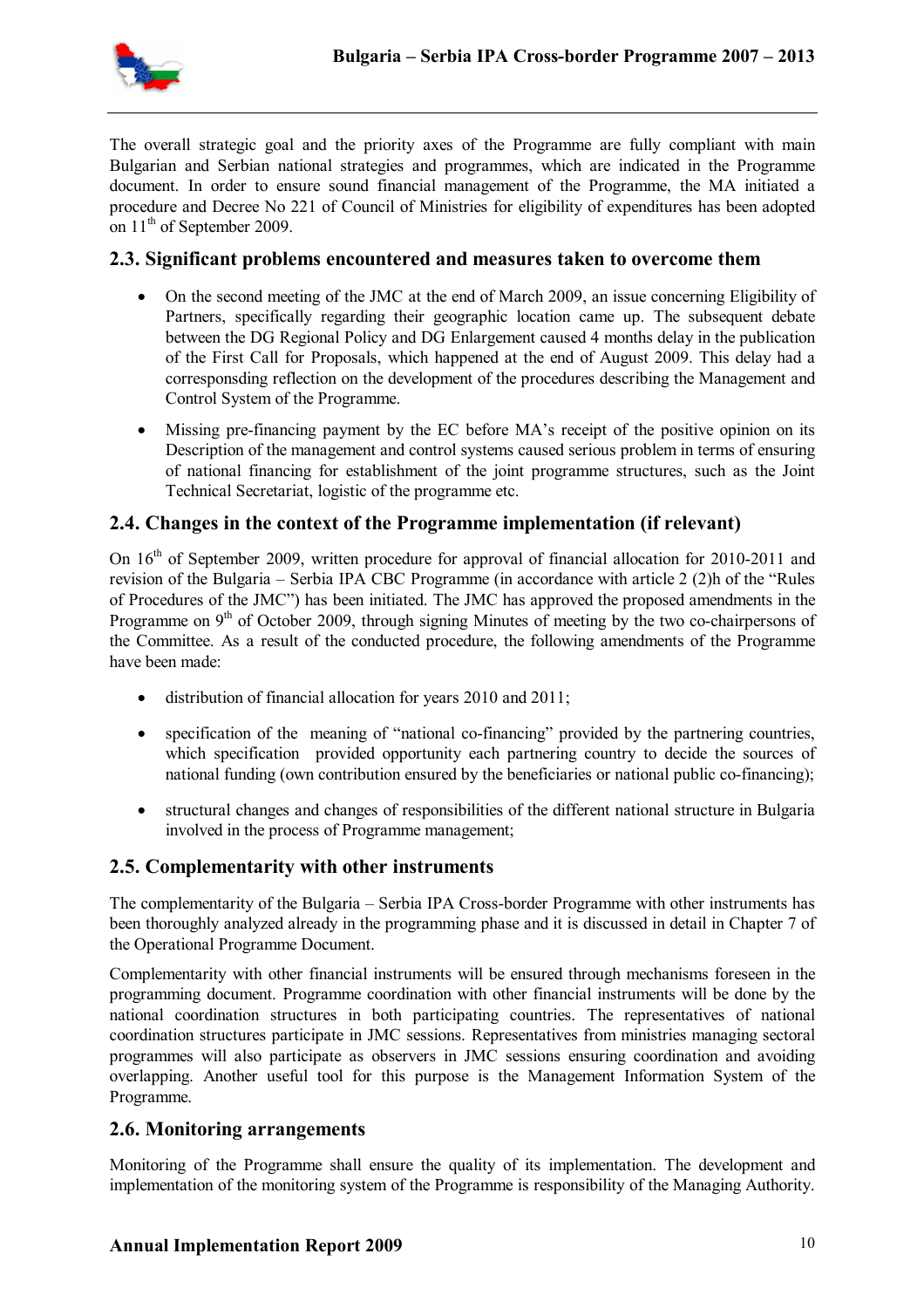

The Managing Authority and the Joint Monitoring Committee are responsible for monitoring the Programme implementation in accordance with the principle of sound financial management and the indicators for output and results specified in the Programme. The Joint Monitoring Committee observes the monitoring of the Programme implementation and ensures the achievement of the Programme objectives through a rational use of the allocated resources.

#### **Managing Authority**

On the basis of the analysis of functions and responsibilities, the existing Directorate "PHARE Implementing Agency" within the Ministry of Regional Development and Public Works has been merged with part of the GD "Programming of Regional Development" (which was responsible for management of territorial cooperation programmes) in newly established General Directorate "Territorial Cooperation Management" and that General Directorate is now responsible for the management of the IPA Programmes, for which MRDPW is determined as a Managing Authority. Within the newly established General Directorate, "Monitoring, Evaluation and Risk Management" Department will be responsible for performance of monitoring at programme level, while monitoring at project level will be implemented by JTS and its branch office.

#### **Joint Monitoring Committee**

During the reported period the following JMC meetings were carried out:

- Following approval by the European Commission in March 2008 (Commission Decision C(2008)1058, March 25, 2008), the Programme has not become operational until the first Joint Monitoring Committee meeting conducted in October 2008. Subject of approval during the meeting was basic documents necessary for implementation of the Programme, i.e. JMC Rules of Procedures, Communication strategy, job profiles for the JTS staff and eligibility of TA expenditures.
- On  $30<sup>th</sup>$  of March 2009 Nis Second meeting of JMC presentation of the Application package for 1st Call for Proposals, presentation of project selection criteria, discussion of indicative date for publication and information campaign, progress on JTS staffing, progress on Memorandum of Understanding, approval of TA budget for 2009.
- On  $9<sup>th</sup>$  of October 2009 Written procedure for approval of financial allocation for 2010-2011 and revision of the Bulgaria – Serbia IPA CBC Programme (in accordance with article 2 (2)h of the "Rules of Procedures of the JMC") was initiated. As a result, distribution of financial allocation for years 2010 and 2011 was approved. The programme was amended in terms of additional specification of the national co-financing provided by the partnering countries, which amendment provides opportunity to the partnering countries to decide the nature of the sources of national funding (own contribution ensured by the beneficiaries or national public cofinancing).

#### **Joint Technical Secretariat – main office Sofia, Bulgaria**

Main office of the JTS is located in the building of the MRDPW. On 20.02.2009 the MA published announcement for selection of two experts and head of the JTS. The announcement was published on the web site of the Ministry of Regional Development and Public Works and in the national newspaper "Pari". Based on the low interest and high percent of administrative non compliance of applicants, only one expert was appointed for the JTC. A new procedure for expert selection was launched on  $20<sup>th</sup>$  of April, 2009. As a result of the conducted procedure and based on the performed assessment, head of the JTS was selected. Unfortunately, by the time of contract preparation (July 2009), the selected applicant informed officially the MA, that he had been selected for a member of the Bulgarian Parliament as a result of the conducted national elections.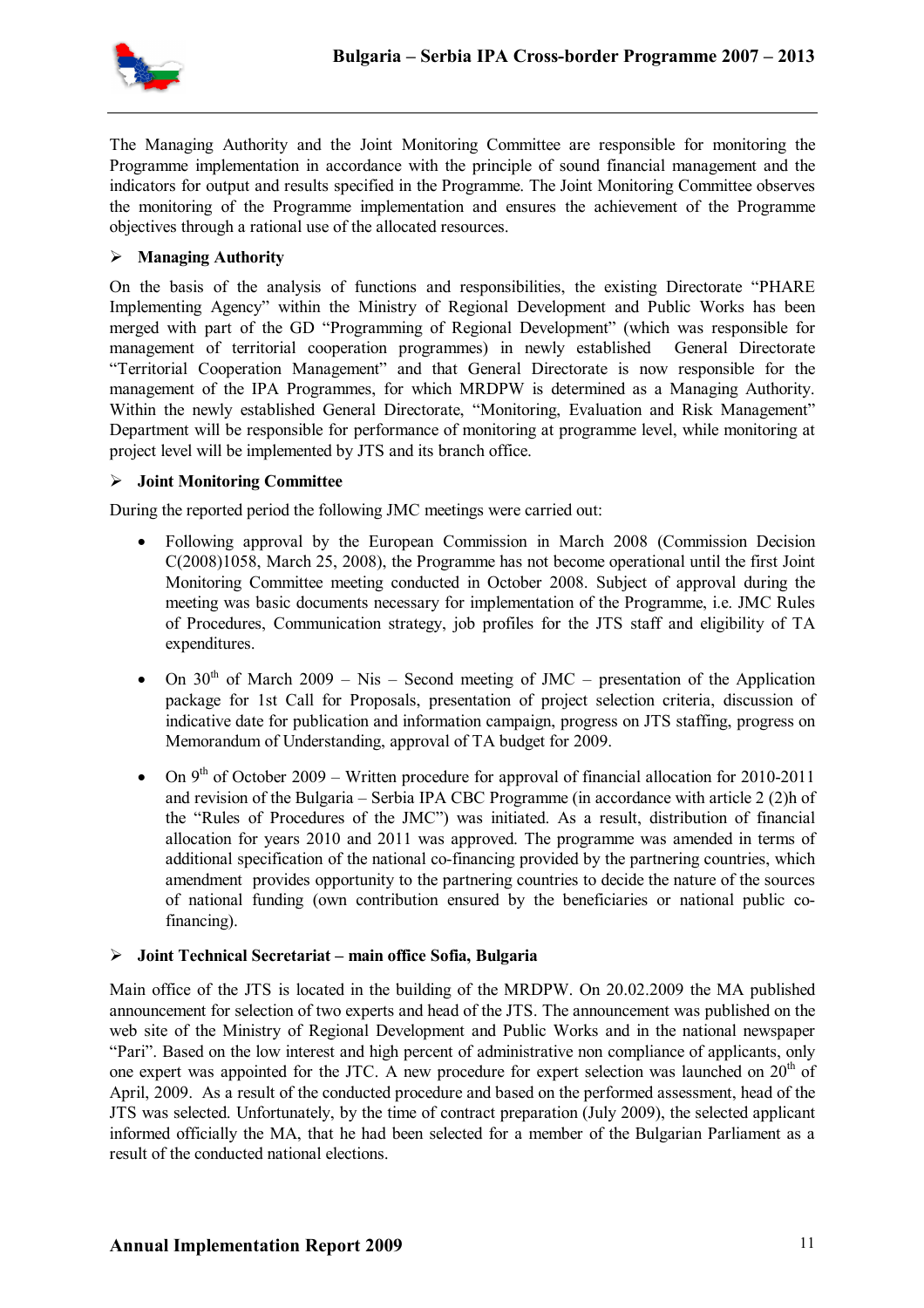

In order to ensure sound management of the Programme in relation to the establishment of the Joint management structure and labour relations between the MA (Employer) and JTS staff (Employees), the MA initiated procedure for determination of rules for employing Bulgarian and foreign citizens in the JTSs and info points. As a result Decree No 214 dated 27.08.2009 has been adopted by the Council of Ministries.

In accordance with the requirements of the CG 214/27.08.2009, the MA opened a new procedure for selection of the experts (2) and head of the JTS. The announcement was published on the web site of the Ministry of Regional Development and Public Works and in the national newspaper "Pari" on 08.12.2009. Currently, the JTS is operational with two experts. The procedure for selection of Head of JTS is on-going and it is going to be completed in May 2010.

#### **Joint Technical Secretariat – branch office, Nis, Serbia**

Branch office of the JTS is located in the premises of Poslovni Centar Ambasador Nis, Serbia. During the reported period one expert and one head of office have been appointed.

#### **Technical meetings between representatives of Managing Authority and National Authority**

During the reported period the following technical meetings have been conducted:

- On  $4<sup>th</sup>$  of February 2009 Belgrade, Serbia Programme status, establishment of JTS, preparation for 2nd JMC meeting, coordination of 1st Call for Proposals, management of TA budget, data base and monitoring system in Serbia, coordination of Memorandum of Understanding
- On  $15<sup>th</sup>$  of July 2009 Belgrade, Serbia Eligibility of Applicants issue, coordination of Application Package for 1st Call for Proposals, decision on publication date and information campaign/trainings schedule, comments on Memorandum of Understanding, First level of control and irregularity reporting issues.

#### **External expert**

According to the point 9.2 of the Programme, the external experts can be involved to assist in assessment of the application forms submitted to the JTS. In 2009 the NA carried out one public tender in order to select the best qualified experts from Serbia who could assist the JTS in application assessment. A list of Serbian assessors has been established.

# **2.7. National performance reserve (where applicable and only for the annual implementation report submitted for 2010)**

Not applicable

# **3. Implementation by priority**

As no projects were approved in 2009, information about programme indicators will be given in the next reporting period.

#### **3.1 Priority Axis 1 - Development of small-scale infrastructure**

The indicators that will be used to measure the progress of axes are shown in the tables below:

Measure 1.1 Physical and information infrastructure

| <b>Programme Output</b><br>Indicators |  |  |  |  |  |  |  |  |  |  | 2007   2008   2009   2010   2011   2012   2013   2014   2015   2016   Total |  |
|---------------------------------------|--|--|--|--|--|--|--|--|--|--|-----------------------------------------------------------------------------|--|
|---------------------------------------|--|--|--|--|--|--|--|--|--|--|-----------------------------------------------------------------------------|--|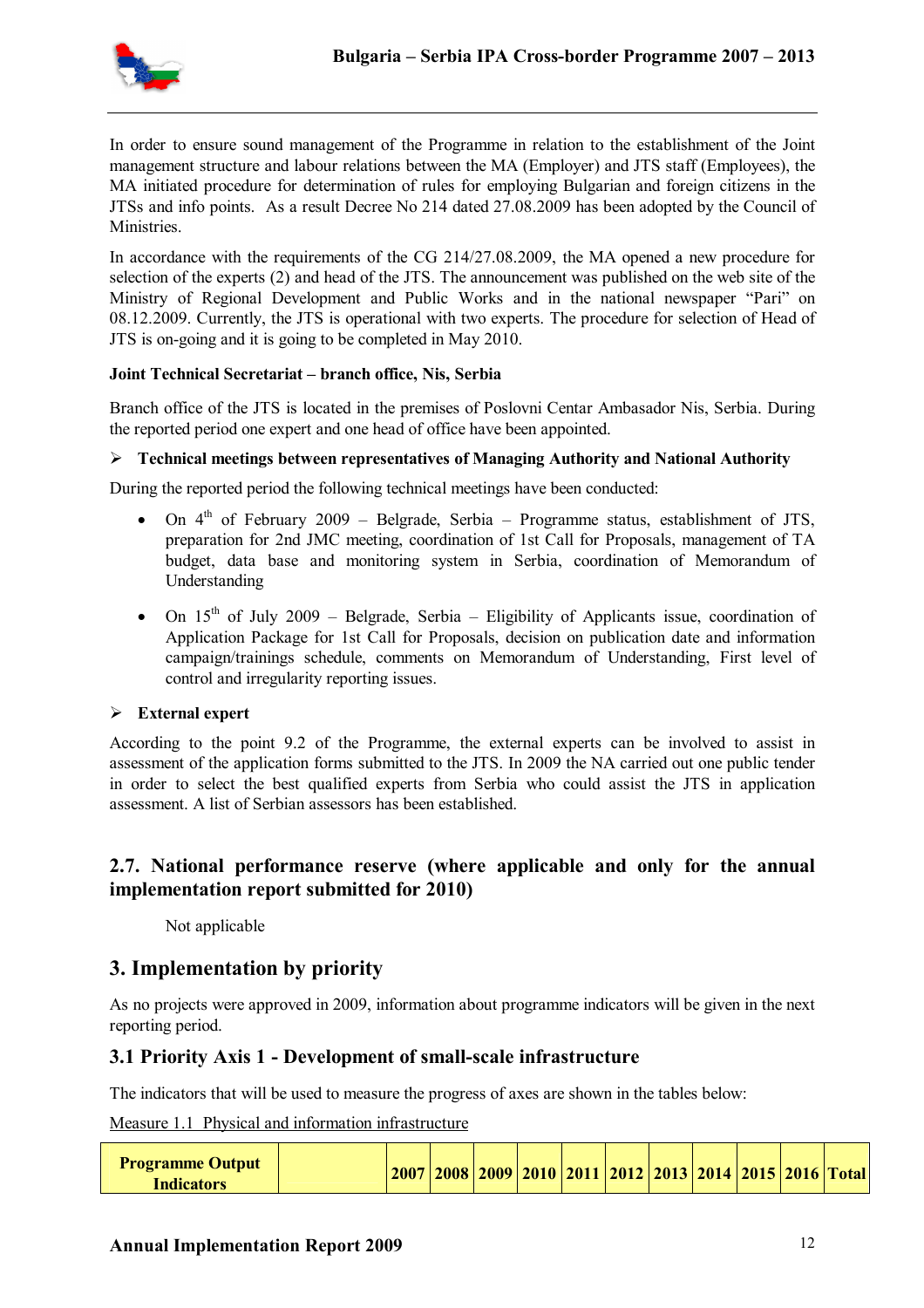

| Number of small-scale                                        | Achievement     | $\overline{0}$   | $\overline{0}$   | $\overline{0}$   |  |                  |  |  |  |
|--------------------------------------------------------------|-----------------|------------------|------------------|------------------|--|------------------|--|--|--|
| projects addressing<br>physical infrastructure               | Target 2016     |                  |                  |                  |  | 5                |  |  |  |
| improvement                                                  | <b>Baseline</b> |                  |                  |                  |  | $\boldsymbol{0}$ |  |  |  |
| Number of small-scale                                        | Achievement     | $\boldsymbol{0}$ | $\boldsymbol{0}$ | $\overline{0}$   |  |                  |  |  |  |
| projects addressing<br>information                           | Target 2016     |                  |                  |                  |  | 3                |  |  |  |
| infrastructure<br>improvement                                | <b>Baseline</b> |                  |                  |                  |  | $\mathbf{0}$     |  |  |  |
| Number of small-scale                                        | Achievement     | $\overline{0}$   | $\boldsymbol{0}$ | $\boldsymbol{0}$ |  |                  |  |  |  |
| projects addressing<br>social infrastructure                 | Target 2016     |                  |                  |                  |  | 3                |  |  |  |
| improvement                                                  | <b>Baseline</b> |                  |                  |                  |  | $\boldsymbol{0}$ |  |  |  |
| Number of small-scale<br>projects addressing<br>business and | Achievement     | $\overline{0}$   | $\overline{0}$   | $\overline{0}$   |  |                  |  |  |  |
|                                                              | Target 2016     |                  |                  |                  |  | 7                |  |  |  |
| innovation facilities                                        | <b>Baseline</b> |                  |                  |                  |  | $\boldsymbol{0}$ |  |  |  |
| Number of existing                                           | Achievement     | $\boldsymbol{0}$ | $\boldsymbol{0}$ | $\boldsymbol{0}$ |  |                  |  |  |  |
| facilities upgraded                                          | Target 2016     |                  |                  |                  |  | 7                |  |  |  |
|                                                              | <b>Baseline</b> |                  |                  |                  |  | $\boldsymbol{0}$ |  |  |  |
| Number of                                                    | Achievement     | $\boldsymbol{0}$ | $\boldsymbol{0}$ | $\boldsymbol{0}$ |  |                  |  |  |  |
| institutions/bodies                                          | Target 2016     |                  |                  |                  |  | 45               |  |  |  |
| reached by programme<br>activities                           | <b>Baseline</b> |                  |                  |                  |  | $\boldsymbol{0}$ |  |  |  |
| Training places created                                      | Achievement     | $\overline{0}$   | $\overline{0}$   | $\boldsymbol{0}$ |  |                  |  |  |  |
|                                                              | Target 2016     |                  |                  |                  |  | 3                |  |  |  |
|                                                              | <b>Baseline</b> |                  |                  |                  |  | $\boldsymbol{0}$ |  |  |  |

Measure 1.2 Infrastructure concerning environmental issue

| <b>Programme Output</b><br><b>Indicators</b>                                                   |                 |                |                |                  |  |          |  |  | 2007 2008 2009 2010 2011 2012 2013 2014 2015 2016 Total |
|------------------------------------------------------------------------------------------------|-----------------|----------------|----------------|------------------|--|----------|--|--|---------------------------------------------------------|
| Number of joint                                                                                | Achievement     | $\mathbf{0}$   | $\theta$       | $\boldsymbol{0}$ |  |          |  |  |                                                         |
| friendly environmental<br>projects                                                             | Target 2016     |                |                |                  |  | 5        |  |  |                                                         |
|                                                                                                | <b>Baseline</b> |                |                |                  |  | $\theta$ |  |  |                                                         |
| Number of small-scale<br>infrastructural projects<br>concerning<br>environmental<br>protection | Achievement     | $\overline{0}$ | $\overline{0}$ | $\theta$         |  |          |  |  |                                                         |
|                                                                                                | Target 2016     |                |                |                  |  | 3        |  |  |                                                         |
|                                                                                                | <b>Baseline</b> |                |                |                  |  | $\theta$ |  |  |                                                         |
| Number of projects for                                                                         | Achievement     | $\Omega$       | $\Omega$       | $\theta$         |  |          |  |  |                                                         |
| pollution prevention<br>and flood reduction                                                    | Target 2016     |                |                |                  |  | 3        |  |  |                                                         |
|                                                                                                | <b>Baseline</b> |                |                |                  |  | 0        |  |  |                                                         |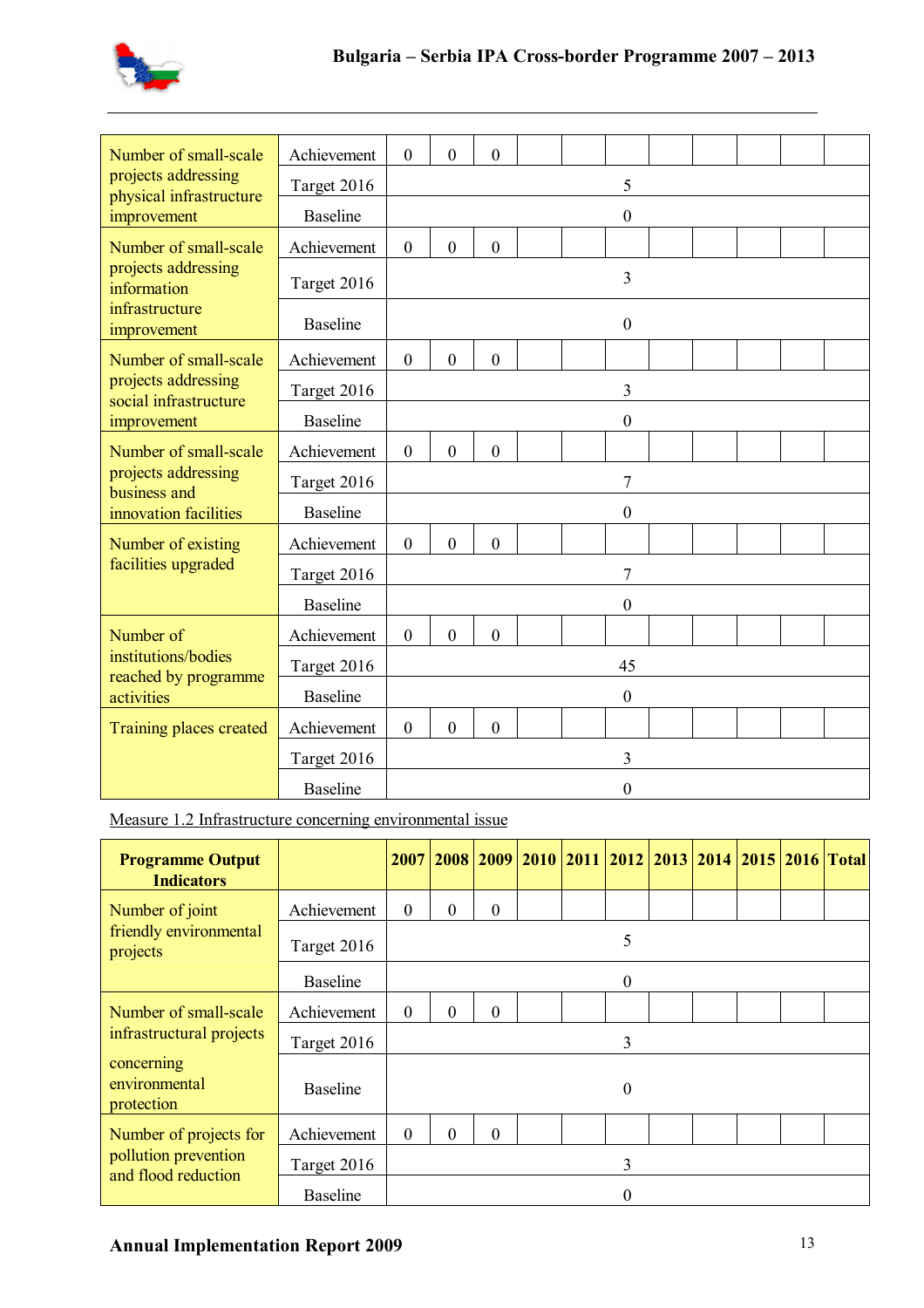

| Partnerships for cases                                    | Achievement     | $\mathbf{0}$ | $\Omega$ | $\boldsymbol{0}$ |  |  |          |  |  |  |  |  |  |
|-----------------------------------------------------------|-----------------|--------------|----------|------------------|--|--|----------|--|--|--|--|--|--|
| of natural disasters                                      | Target 2016     |              |          |                  |  |  | 2        |  |  |  |  |  |  |
| established                                               | <b>Baseline</b> |              |          |                  |  |  | $\theta$ |  |  |  |  |  |  |
| Number of joint eco-                                      | Achievement     | $\mathbf{0}$ | $\Omega$ | $\theta$         |  |  |          |  |  |  |  |  |  |
| itineraries<br>created/developed                          | Target 2016     | 5            |          |                  |  |  |          |  |  |  |  |  |  |
|                                                           | <b>Baseline</b> |              |          |                  |  |  | $\theta$ |  |  |  |  |  |  |
| Number of                                                 | Achievement     | $\Omega$     | $\Omega$ | $\overline{0}$   |  |  |          |  |  |  |  |  |  |
| institutions/bodies<br>reached by programme<br>activities | Target 2016     |              |          |                  |  |  | 10       |  |  |  |  |  |  |
|                                                           | <b>Baseline</b> | $\Omega$     |          |                  |  |  |          |  |  |  |  |  |  |

Measure.1.3. Assistance for project preparation

| <b>Programme Output</b><br><b>Indicators</b> |                 |              |                |                |  |  |          |  |  |  |  | 2007   2008   2009   2010   2011   2012   2013   2014   2015   2016   Total |
|----------------------------------------------|-----------------|--------------|----------------|----------------|--|--|----------|--|--|--|--|-----------------------------------------------------------------------------|
| <b>Feasibility studies</b>                   | Achievement     | $\mathbf{0}$ | $\mathbf{0}$   | $\overline{0}$ |  |  |          |  |  |  |  |                                                                             |
|                                              | Target 2016     |              |                |                |  |  | 10       |  |  |  |  |                                                                             |
|                                              | <b>Baseline</b> |              |                |                |  |  | $\theta$ |  |  |  |  |                                                                             |
| Preliminary and<br>detailed design works     | Achievement     | $\mathbf{0}$ | $\mathbf{0}$   | $\overline{0}$ |  |  |          |  |  |  |  |                                                                             |
|                                              | Target 2016     |              |                |                |  |  |          |  |  |  |  |                                                                             |
|                                              | <b>Baseline</b> |              |                |                |  |  | $\theta$ |  |  |  |  |                                                                             |
| Project environmental                        | Achievement     | $\theta$     | $\overline{0}$ | $\overline{0}$ |  |  |          |  |  |  |  |                                                                             |
| assessments                                  | Target 2016     |              |                |                |  |  | 2        |  |  |  |  |                                                                             |
|                                              | <b>Baseline</b> | 0            |                |                |  |  |          |  |  |  |  |                                                                             |

# **3.2 Priority Axis 2 - Enhancing capacity for joint planning problem solving and development**

The indicators that will be used to measure the progress of axes are shown in the tables below:

Measure 2.1. Links and networking on institutional, business and educational levels

| <b>Programme Output</b><br><b>Indicators</b> |                 |          |          |          |  |  |          |  |  |  |  | 2007 2008 2009 2010 2011 2012 2013 2014 2015 2016 Total |
|----------------------------------------------|-----------------|----------|----------|----------|--|--|----------|--|--|--|--|---------------------------------------------------------|
| Number of linkages                           | Achievement     | $\Omega$ | 0        | $\Omega$ |  |  |          |  |  |  |  |                                                         |
| between different<br>institutions created    | Target 2016     |          |          |          |  |  |          |  |  |  |  |                                                         |
|                                              | <b>Baseline</b> | $\Omega$ |          |          |  |  |          |  |  |  |  |                                                         |
| Number of joint databases                    | Achievement     | $\theta$ | $\Omega$ | $\Omega$ |  |  |          |  |  |  |  |                                                         |
| created                                      | Target 2016     |          |          |          |  |  | 3        |  |  |  |  |                                                         |
|                                              | <b>Baseline</b> |          |          |          |  |  | $\Omega$ |  |  |  |  |                                                         |
| Number of management                         | Achievement     | 0        |          | 0        |  |  |          |  |  |  |  |                                                         |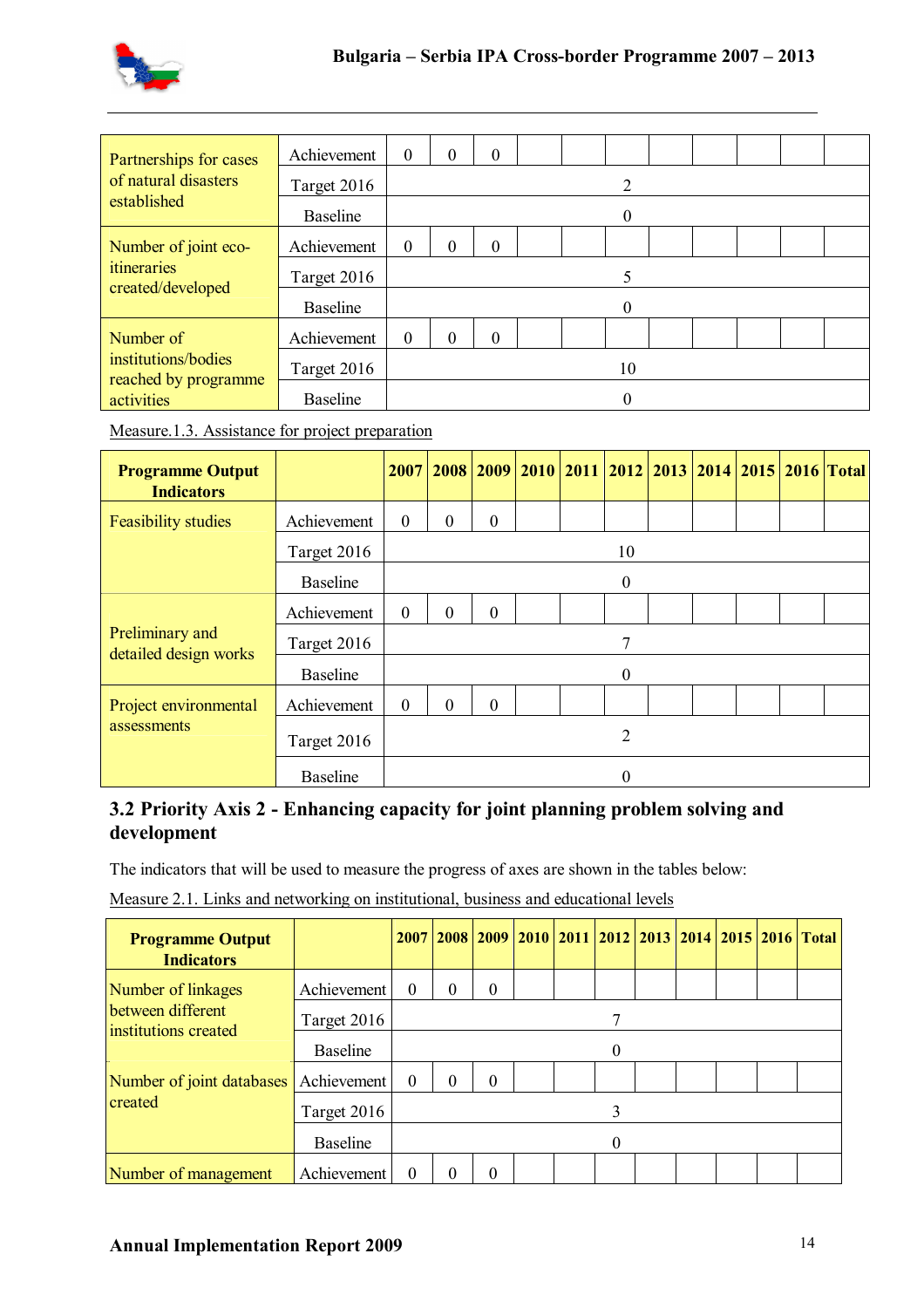

| plans/strategies/researches<br>developed        | Target 2016     |                  |                  |                  |  |  | 3                |  |  |  |  |  |
|-------------------------------------------------|-----------------|------------------|------------------|------------------|--|--|------------------|--|--|--|--|--|
|                                                 | <b>Baseline</b> |                  |                  |                  |  |  | $\boldsymbol{0}$ |  |  |  |  |  |
| Number of                                       | Achievement     | $\boldsymbol{0}$ | $\boldsymbol{0}$ | $\boldsymbol{0}$ |  |  |                  |  |  |  |  |  |
| education/business<br>partnerships              | Target 2016     |                  |                  |                  |  |  | 5                |  |  |  |  |  |
|                                                 | <b>Baseline</b> |                  |                  |                  |  |  | $\boldsymbol{0}$ |  |  |  |  |  |
| Number of common                                | Achievement     | $\boldsymbol{0}$ | $\overline{0}$   | $\mathbf{0}$     |  |  |                  |  |  |  |  |  |
| marketing initiatives                           | Target 2016     |                  |                  |                  |  |  | $\overline{2}$   |  |  |  |  |  |
|                                                 | <b>Baseline</b> |                  |                  |                  |  |  | $\boldsymbol{0}$ |  |  |  |  |  |
| Number of institutions                          | Achievement     | $\overline{0}$   | $\mathbf{0}$     | $\boldsymbol{0}$ |  |  |                  |  |  |  |  |  |
| participating in knowledge                      | Target 2016     |                  |                  |                  |  |  | 5                |  |  |  |  |  |
| economy activities                              | <b>Baseline</b> |                  |                  |                  |  |  | $\boldsymbol{0}$ |  |  |  |  |  |
| <b>SMEs</b> involved/addressed                  | Achievement     | $\mathbf{0}$     | $\overline{0}$   | $\overline{0}$   |  |  |                  |  |  |  |  |  |
| in CBC projects                                 | Target 2016     | 7                |                  |                  |  |  |                  |  |  |  |  |  |
|                                                 | <b>Baseline</b> |                  |                  |                  |  |  | $\boldsymbol{0}$ |  |  |  |  |  |
| Number of people                                | Achievement     | $\mathbf{0}$     | $\overline{0}$   | $\overline{0}$   |  |  |                  |  |  |  |  |  |
| involved in projects'                           | Target 2016     |                  |                  |                  |  |  | 400              |  |  |  |  |  |
| activities                                      | <b>Baseline</b> |                  |                  |                  |  |  | $\boldsymbol{0}$ |  |  |  |  |  |
|                                                 | Achievement     | $\boldsymbol{0}$ | $\overline{0}$   | $\mathbf{0}$     |  |  |                  |  |  |  |  |  |
| Management and job-<br>related training courses | Target 2016     |                  |                  |                  |  |  | 15               |  |  |  |  |  |
| Number of people trained                        | <b>Baseline</b> |                  |                  |                  |  |  | $\boldsymbol{0}$ |  |  |  |  |  |
|                                                 | Achievement     | $\mathbf{0}$     | $\boldsymbol{0}$ | $\boldsymbol{0}$ |  |  |                  |  |  |  |  |  |
|                                                 | Target 2016     |                  |                  |                  |  |  | 250              |  |  |  |  |  |
|                                                 | <b>Baseline</b> |                  |                  |                  |  |  | $\boldsymbol{0}$ |  |  |  |  |  |

Measure .2.2. Sustainable development through efficient utilization of regional resources

| <b>Programme Output</b><br><b>Indicators</b>     |                 | 2007     | 2008     | 2009             | 2010 |  |    |  |  |  |                                         | <b>Total</b> |  |
|--------------------------------------------------|-----------------|----------|----------|------------------|------|--|----|--|--|--|-----------------------------------------|--------------|--|
| Number of common                                 | Achievement     | $\theta$ | $\Omega$ | $\theta$         |      |  |    |  |  |  |                                         |              |  |
| cross-border tourist<br>products and services    | Target 2016     |          |          |                  |      |  |    |  |  |  | 2011   2012   2013   2014   2015   2016 |              |  |
|                                                  | <b>Baseline</b> |          |          |                  |      |  | 0  |  |  |  |                                         |              |  |
|                                                  | Achievement     | $\theta$ | $\Omega$ | $\boldsymbol{0}$ |      |  |    |  |  |  |                                         |              |  |
| <b>Tourist destinations</b><br>created/developed | Target 2016     | 2        |          |                  |      |  |    |  |  |  |                                         |              |  |
|                                                  | <b>Baseline</b> |          |          |                  |      |  | 0  |  |  |  |                                         |              |  |
| Number of projects                               | Achievement     | $\theta$ | $\Omega$ | $\boldsymbol{0}$ |      |  |    |  |  |  |                                         |              |  |
| concerning common<br>cultural heritage           | Target 2016     |          |          |                  |      |  | 10 |  |  |  |                                         |              |  |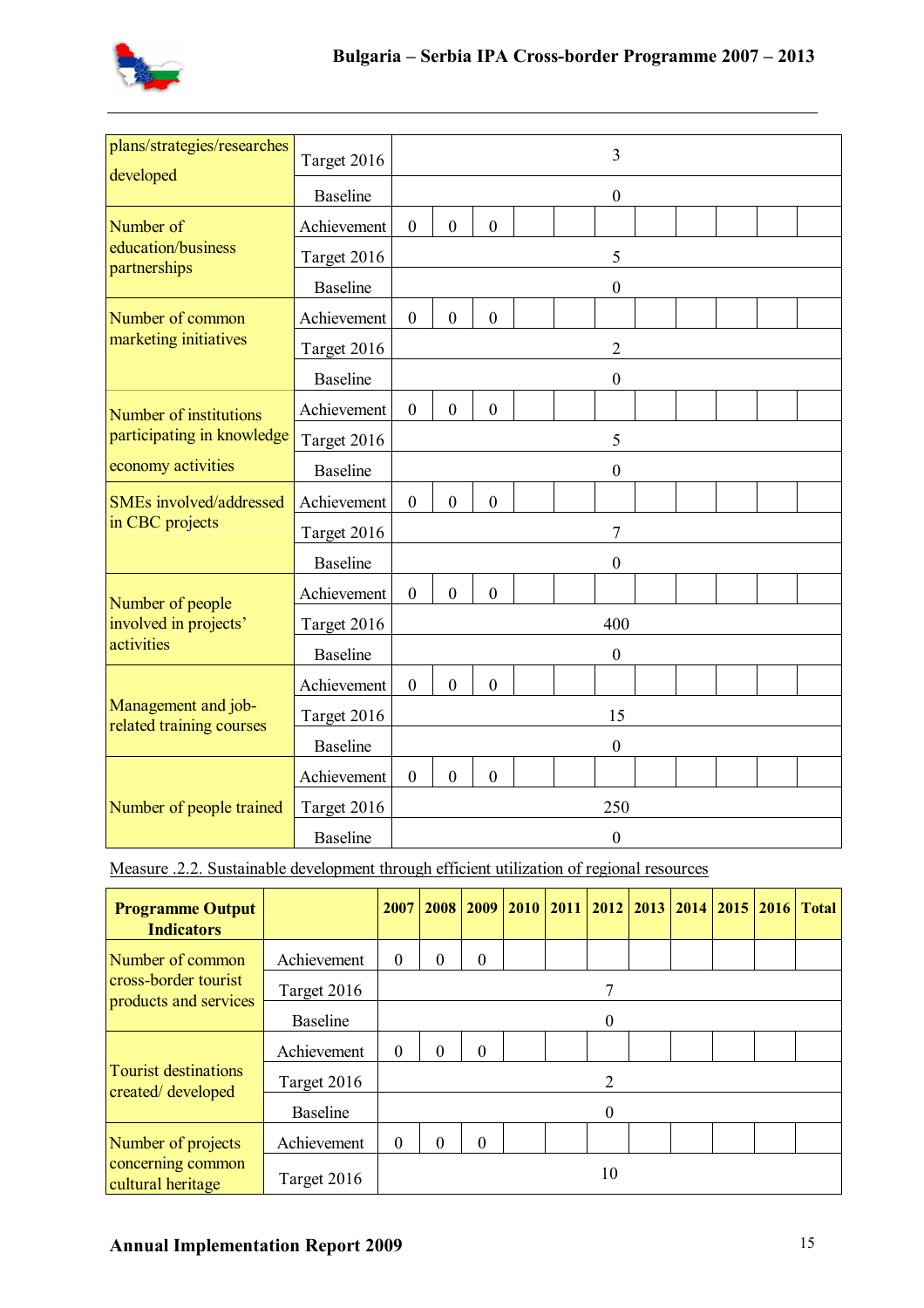

|                                                                                                                                                                                                                                                              | <b>Baseline</b> |                  |                  |                  |  |  | $\boldsymbol{0}$ |  |  |  |  |  |  |
|--------------------------------------------------------------------------------------------------------------------------------------------------------------------------------------------------------------------------------------------------------------|-----------------|------------------|------------------|------------------|--|--|------------------|--|--|--|--|--|--|
|                                                                                                                                                                                                                                                              | Achievement     | $\boldsymbol{0}$ | $\boldsymbol{0}$ | $\boldsymbol{0}$ |  |  |                  |  |  |  |  |  |  |
| Number of cultural<br>events carried out                                                                                                                                                                                                                     | Target 2016     |                  |                  |                  |  |  | 15               |  |  |  |  |  |  |
|                                                                                                                                                                                                                                                              | <b>Baseline</b> |                  |                  |                  |  |  | $\boldsymbol{0}$ |  |  |  |  |  |  |
| Number of projects<br>concerning common<br>products and services<br>New jobs created<br>Number of projects<br>concerning exchange<br>and transfer of know-                                                                                                   | Achievement     | $\boldsymbol{0}$ | $\boldsymbol{0}$ | $\boldsymbol{0}$ |  |  |                  |  |  |  |  |  |  |
|                                                                                                                                                                                                                                                              | Target 2016     |                  |                  |                  |  |  | 10               |  |  |  |  |  |  |
|                                                                                                                                                                                                                                                              | <b>Baseline</b> |                  |                  |                  |  |  | $\boldsymbol{0}$ |  |  |  |  |  |  |
|                                                                                                                                                                                                                                                              | Achievement     | $\boldsymbol{0}$ | $\boldsymbol{0}$ | $\boldsymbol{0}$ |  |  |                  |  |  |  |  |  |  |
|                                                                                                                                                                                                                                                              | Target 2016     | 50               |                  |                  |  |  |                  |  |  |  |  |  |  |
|                                                                                                                                                                                                                                                              | <b>Baseline</b> |                  |                  |                  |  |  | $\boldsymbol{0}$ |  |  |  |  |  |  |
| how<br>Number of cross-<br>border business<br>events, seminars,<br>workshops carried out<br>Awareness campaigns<br>carried out                                                                                                                               | Achievement     | $\boldsymbol{0}$ | $\mathbf{0}$     | $\boldsymbol{0}$ |  |  |                  |  |  |  |  |  |  |
|                                                                                                                                                                                                                                                              | Target 2016     | $\overline{7}$   |                  |                  |  |  |                  |  |  |  |  |  |  |
|                                                                                                                                                                                                                                                              | <b>Baseline</b> |                  |                  |                  |  |  | $\boldsymbol{0}$ |  |  |  |  |  |  |
| Achievement<br>$\boldsymbol{0}$<br>$\boldsymbol{0}$<br>$\mathbf{0}$<br>15<br>Target 2016<br><b>Baseline</b><br>$\boldsymbol{0}$<br>Achievement<br>$\mathbf{0}$<br>$\overline{0}$<br>$\mathbf{0}$<br>30<br>Target 2016<br><b>Baseline</b><br>$\boldsymbol{0}$ |                 |                  |                  |                  |  |  |                  |  |  |  |  |  |  |
|                                                                                                                                                                                                                                                              |                 |                  |                  |                  |  |  |                  |  |  |  |  |  |  |
|                                                                                                                                                                                                                                                              |                 |                  |                  |                  |  |  |                  |  |  |  |  |  |  |
|                                                                                                                                                                                                                                                              |                 |                  |                  |                  |  |  |                  |  |  |  |  |  |  |
|                                                                                                                                                                                                                                                              |                 |                  |                  |                  |  |  |                  |  |  |  |  |  |  |
|                                                                                                                                                                                                                                                              |                 |                  |                  |                  |  |  |                  |  |  |  |  |  |  |

Measure 2.3. People to people actions

| <b>Programme Output</b><br><b>Indicators</b> |                 | 2007     |                                                                                                                                                                                          |                  |  |  |  |  |  |  |  |  |
|----------------------------------------------|-----------------|----------|------------------------------------------------------------------------------------------------------------------------------------------------------------------------------------------|------------------|--|--|--|--|--|--|--|--|
| Number of people to                          | Achievement     | $\theta$ | $\boldsymbol{0}$                                                                                                                                                                         | $\boldsymbol{0}$ |  |  |  |  |  |  |  |  |
| people collaboration<br>projects             | Target 2016     |          | 2010   2011   2012   2013   2014   2015   2016   Total<br>2008 2009<br>50<br>$\theta$<br>$\mathbf{0}$<br>$\Omega$<br>100<br>$\boldsymbol{0}$<br>$\boldsymbol{0}$<br>$\theta$<br>300<br>0 |                  |  |  |  |  |  |  |  |  |
|                                              | <b>Baseline</b> |          |                                                                                                                                                                                          |                  |  |  |  |  |  |  |  |  |
| Number of                                    | Achievement     | $\theta$ |                                                                                                                                                                                          |                  |  |  |  |  |  |  |  |  |
| institutions/bodies<br>involved              | Target 2016     |          |                                                                                                                                                                                          |                  |  |  |  |  |  |  |  |  |
|                                              | <b>Baseline</b> |          |                                                                                                                                                                                          |                  |  |  |  |  |  |  |  |  |
|                                              | Achievement     | $\theta$ |                                                                                                                                                                                          |                  |  |  |  |  |  |  |  |  |
| Number of people<br>involved                 | Target 2016     |          |                                                                                                                                                                                          |                  |  |  |  |  |  |  |  |  |
|                                              | <b>Baseline</b> |          |                                                                                                                                                                                          |                  |  |  |  |  |  |  |  |  |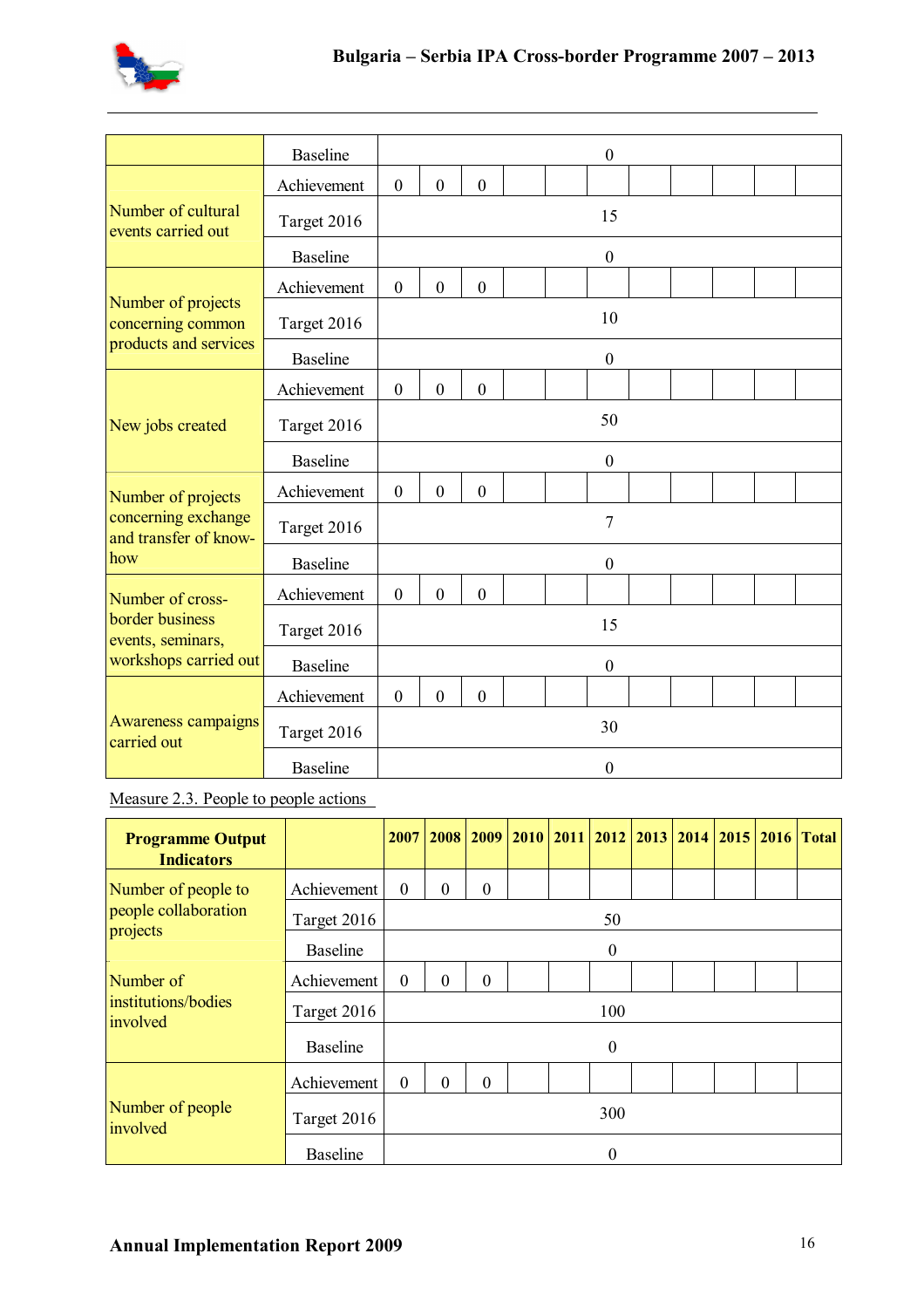

# **4. Major projects (if applicable)**

Not applicable – no major projects were financed / implemented under the Programme during the reported period.

# **5. Technical Assistance**

The goal of the Technical Assistance (TA) is to provide effective and efficient administration and implementation of the Programme. The Technical Assistance will be used only for activities directly related to the Programme management. Technical Assistance will be invested in the overall management and promotion of the Programme, awareness raising, pro-active project generation, etc.

For the period 2007-2009 approximately 1.2 million Euro Community Funding is available for this priority axis, matched by 0.2 million Euro national contributions.

The framework of the TA budget of the Programme was approved on 22.10.2008 during the 1st JMC meeting with the amount of 432 600.00 EUR planned to be spent in 2009. The detailed TA budget for 2009 was approved during the 2nd JMC meeting held on 30.03.2009.

In 2009 the following expenses were covered from the TA budget while implementing activities related to Priority 3 of the Programme:

- o Salaries of the JTS expert;
- o Translations for the Programme and the JTS needs;
- o Mission costs of the JTS staff and MA staff;
- o Expenditures related to the organization of the JMC meetings (travel of JMC members to / from meetings and their accommodation costs during the meetings, catering during the meetings);
- o Programme information and publicity activities (information brochures, leaflets, paper holders, pencils, information blinds etc.).

The amount of 20 708.00 euro was spent from the TA budget of the Programme during 2009.

# **6. Information and publicity**

During the reporting period various information and publicity activities were carried out both on national, as well as local and regional levels.

#### **Detailed communication plan**

Detailed Communication Plan for the Programme was elaborated in early 2008 and was approved on  $22<sup>nd</sup>$  of October 2008 during the 1<sup>st</sup> JMC meeting in Sofia. The Communication Plan is the main outline for publicity, communication and information activities for the Programme and contains the following information:

- o the aims and target groups;
- o the strategy and content of the information and publicity measures;
- o an indicative budget for the implementation;
- o the administrative departments / agents responsible for its implementation;
- $\circ$  indication of how the information and publicity measures are going to be evaluated;

The goal of the activities related with the Communication Plan is to disseminate information about the Programme and thus to increase the participation of potential beneficiaries, which will result in increased absorption capacity and transparency, and will increase the awareness of the population of the eligible region.

#### **Annual Implementation Report 2009** 17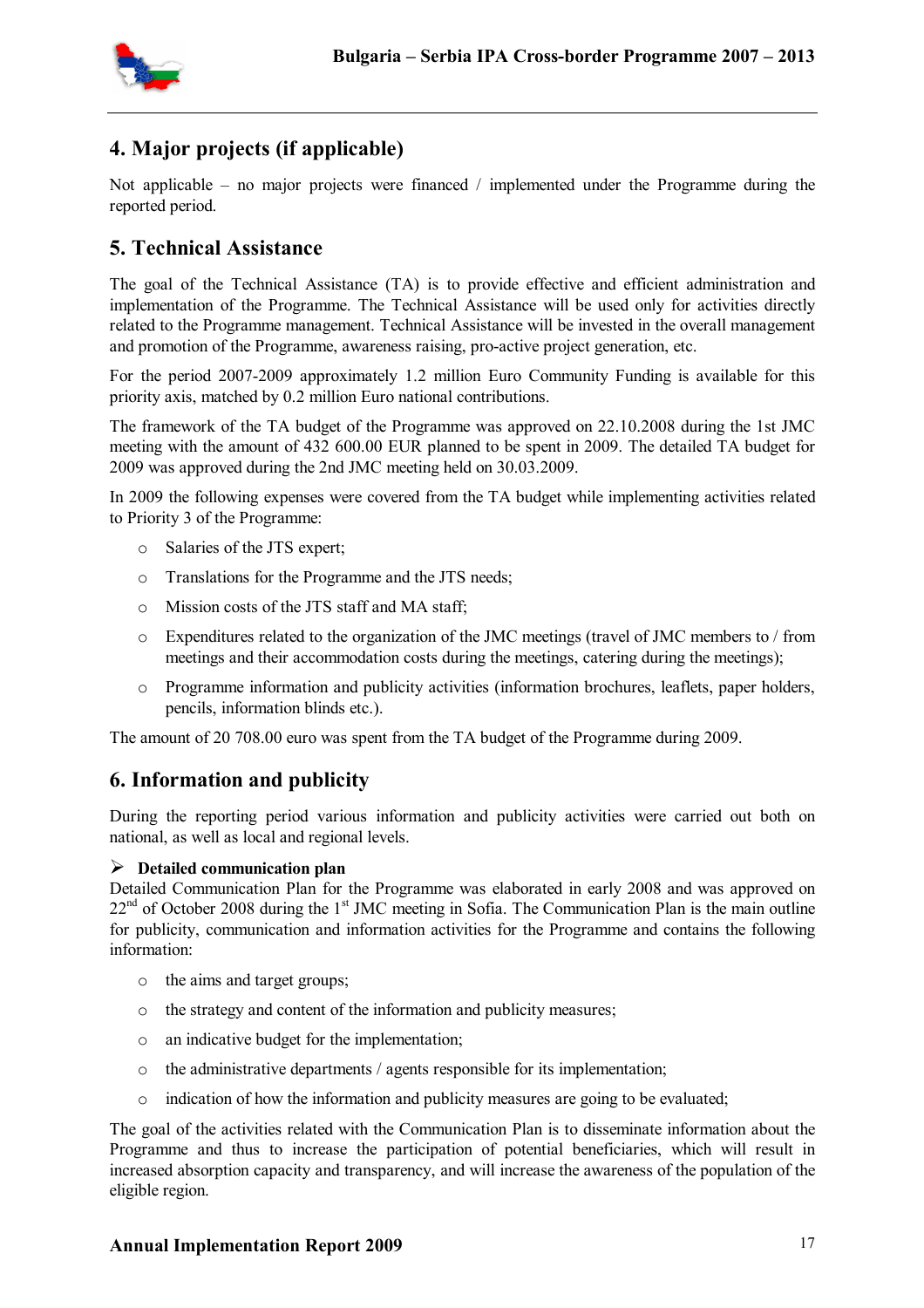

#### **Web site**

In the reporting period the Programme official website was created: www.ipacbc-bgrs.eu

The website includes information on the Programme and its Priority axes, accompanied by all documents concerning Programme implementation. The website was constantly updated with relevant information on the Programme (events, news, documentation etc.) and with new elements like frequently asked questions and technical support. The website also includes tool for partners search with project ideas database, thereby facilitating the integration among actors and promoting joint activities and ideas. 21 partners from Bulgaria and 40 partners from Serbia were placed in partner search forum by the end of 2009.

Furthermore, in order to ensure broad publicity, information on the Programme was disseminated among others through regional and national websites as well as on the websites at the European level:

www.mrrb.government.bg - Bulgarian Ministry of Regional Development and Public Works

www.bgregio.eu - Managing Authority

www.eufunds.bg - Bulgarian Ministry of Finance

www.evropa.gov.rs - Sector for Programming, Management of EU Funds and Development Assistance at Ministry of finance of the Republic of Serbia

#### **Information and promotion events**

#### **Launch conference and information days**

- o Sofia (Bulgaria) and Nis (Serbia), 23 September 2009 conference officially opening the Programme, with 117 participants in Sofia and 94 participants in Nis. The conference was addressed to all target groups, especially potential beneficiaries as well as to the local and regional bodies, public administration bodies, institutions engaged in the Programme implementation and the media. The aim of the event was to present the Programme, its goals and expected outcomes to the public and to potential beneficiaries. The meeting gave the opportunity to potential beneficiaries to find out about the experiences and best practices from the implementation of the previous territorial cooperation programmes. The first call for proposals was also officially announced.
- o Vidin (Bulgaria), 24 September 2009 and Pirot (Serbia), 25 September 2009 following the conference, information seminars for potential beneficiaries, stakeholders and the public were organized, focusing on the Programme objectives and its expected outcomes. 43 participants took place in the event in Vidin (BG) and 58 participants in Pirot SR).

#### **Trainings for potential beneficiaries**

Trainings for potential beneficiaries were performed by the external consultancy company on the following dates and themes:

- o 12-14 October 2009 Sofia (Bulgaria) "Identification and project planning Filling in the Application Form"
- o 20 October 2009 Pirot (Serbia) "Partner Search Forum"
- o 3-5 November 2009 Sofia (Bulgaria) "Implementation of a project"
- o Additionally, Ministry of Finance in Serbia with support of the JTS antenna office in Nis, performed training on "Identification and project planning – Filling in the Application Form" in Vranja and Zajechar on 22 and 23 of October, 2009.

The aim of the events was to inform potential beneficiaries on the Programme priorities, expected outcomes and projects, as well as on the application procedure. Moreover, potential beneficiaries had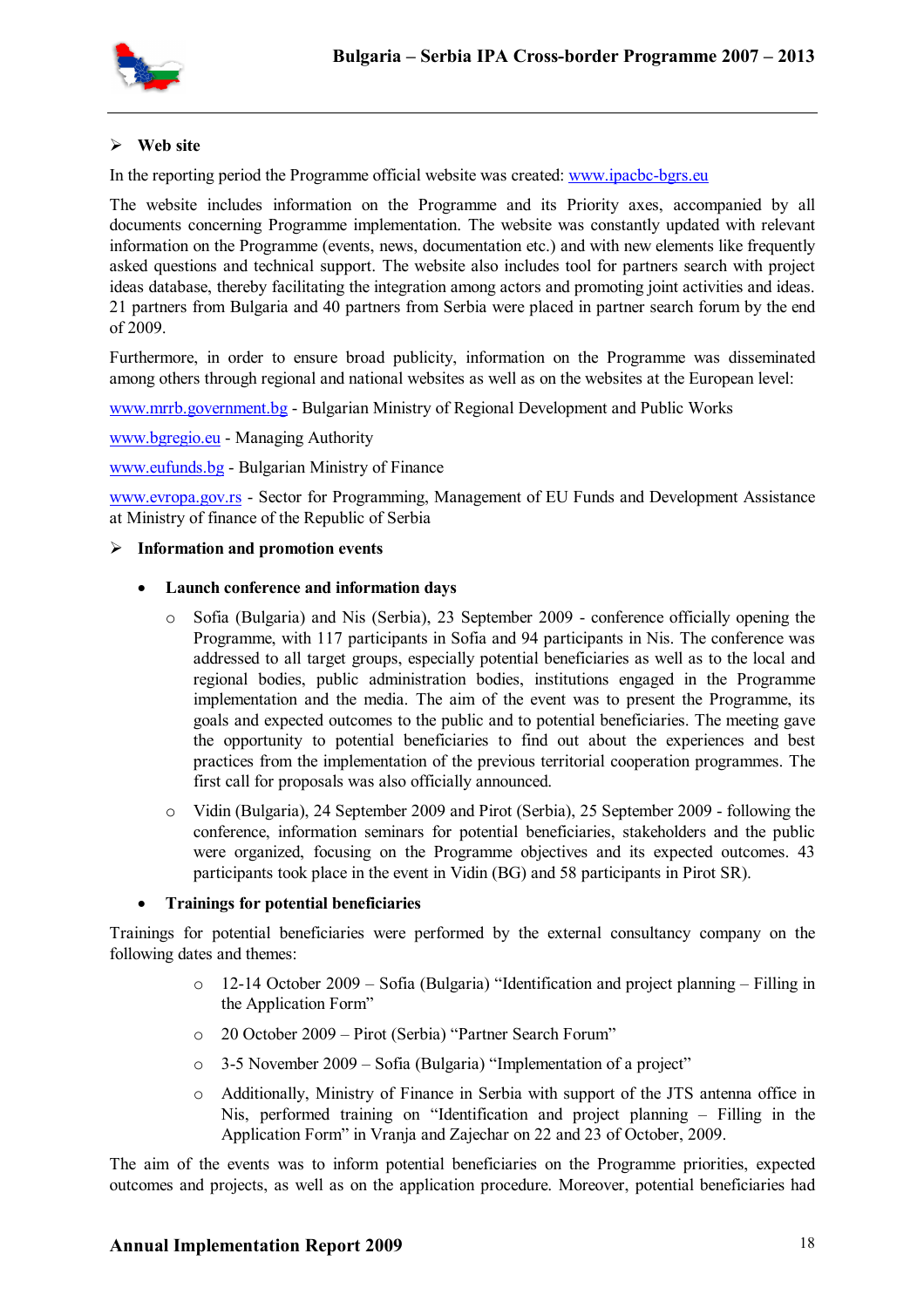

the opportunity to look for or meet partners and to develop joint projects ideas. Those looking for partners showed the biggest demand in the fields of tourism, sports and health, object-renovation or construction, business and tourism trainings, youth occupation as well as preservation and fostering of historical and culture heritage. The participants of the Partner search forum were over 150 organizations. Total of 20 organizations have filled in applications for searching a partner for activities under Priority 1, from which 16 from Serbia and 4 from Bulgaria. Under Priority 2 partner searching organizations from Serbia are 32 and from Bulgaria – 10.

#### **Publications and promotional materials**

Tender procedure for elaboration and preparation of promotional materials was conducted and a service contract was signed on  $27<sup>th</sup>$  of March 2009. Based on the contract the following materials were produced and delivered:

- 500 brochures containing basic Programme information 250 in Bulgarian and Serbian language;
- 250 brochures presenting general summary of  $PRAG in$  English language;
- 500 paper bags;
- 500 cardboard files;
- 200 folders;
- 50 blocks format A4;
- 2 portable banners;
- 300 CDs information on programming documents;
- 500 ball-pens with printed logo of the Programme.

The programme brochures were disseminated on various occasions and focused on information about the Programme, requirements that are to be fulfilled in order to get co-financing within the Programme and on procedure of filling in the application form. The brochure is published in printed version and on the website as a file to download. The promotion materials promoted the Programme in various events (Launch conference, info days, seminars for potential applicants, etc.) and for other occasions.

#### **Media**

- **Electronic media**
	- $\circ$  DARIK radio, 20 May 2008 an interview after the official approval of the programme by EC, covering information on eligible area of the Programme, Programme priorities, possibiliteis to apply and main decisions of the first JMC.
	- o Fokus radio, September 2009 an interview after the lunching of the First Call for Proposal giving information about Programme priorities, Programme budget, who may apply, size of grant, eligible activities, etc.

#### **Press**

Information concerning the info-days was published in newspapers:

- o "SuPernik" (Pernik), "NIE" (Vidin), "Mont Press" (Montana) Bulgaria
- o Blic and Narodne Novine Serbia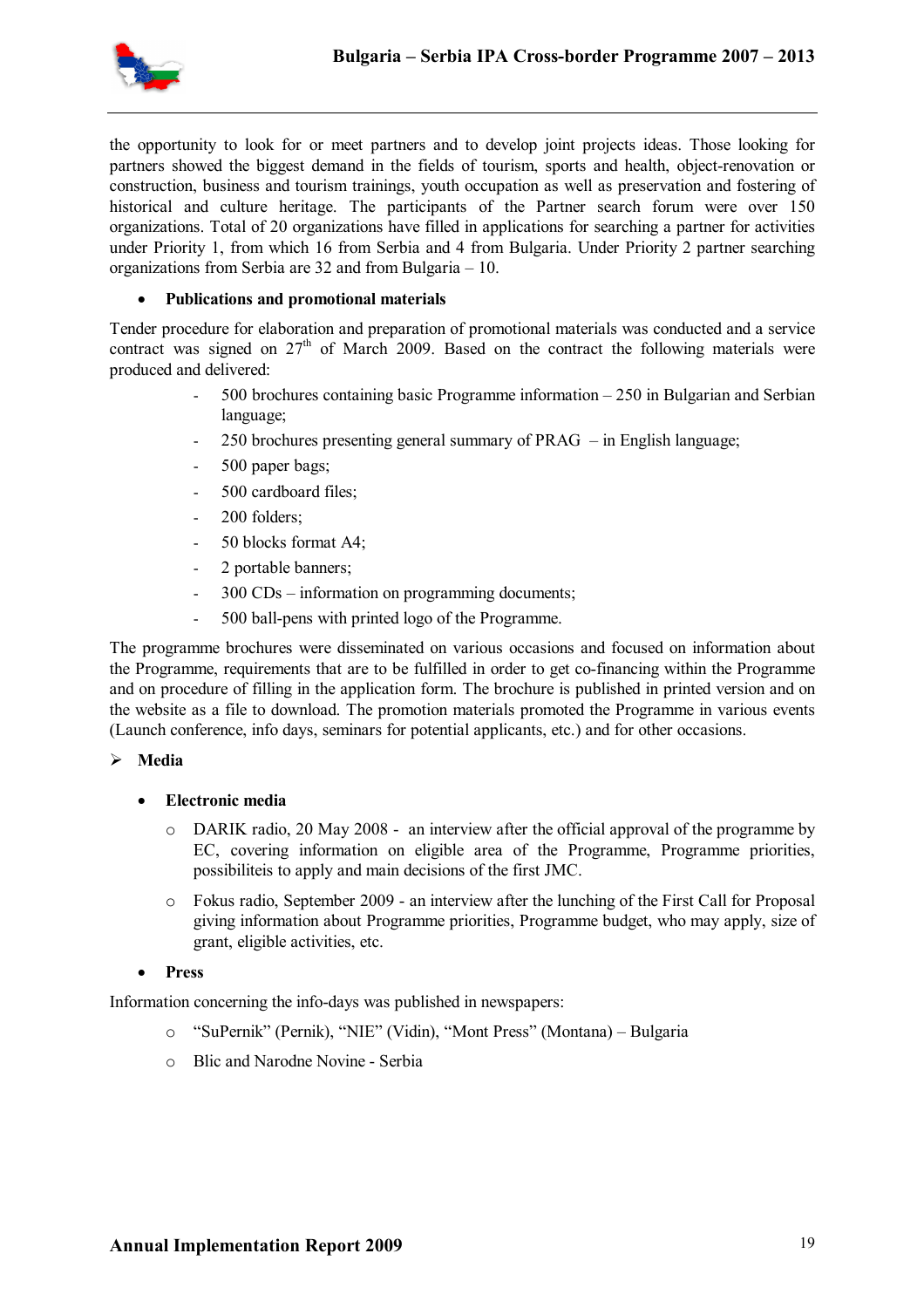## **Indicators for communication and publicity measures**

|                              | <b>Activity</b>              | <b>Indicator</b>                          | 2007             | 2008           | 2009           | 210 | 2011 | 2012                             | 2013 | 2014 | 2015 | 2016 | <b>Total</b> |  |  |
|------------------------------|------------------------------|-------------------------------------------|------------------|----------------|----------------|-----|------|----------------------------------|------|------|------|------|--------------|--|--|
|                              | General information          | Number of web-site visits                 | $\Omega$         | $\overline{0}$ | 8034           |     |      |                                  |      |      |      |      |              |  |  |
|                              |                              | Target 2016                               |                  |                |                |     |      | 500 per year                     |      |      |      |      |              |  |  |
|                              |                              | Baseline                                  |                  |                |                |     |      | $\boldsymbol{0}$                 |      |      |      |      |              |  |  |
|                              | Partners' search facility    | Number of new partnerships                | $\theta$         | $\overline{0}$ | 62             |     |      |                                  |      |      |      |      |              |  |  |
|                              |                              | established                               |                  |                |                |     |      |                                  |      |      |      |      |              |  |  |
|                              |                              | Target 2016                               |                  |                |                |     |      | 20                               |      |      |      |      |              |  |  |
| Programme Website            |                              | Baseline                                  | $\boldsymbol{0}$ |                |                |     |      |                                  |      |      |      |      |              |  |  |
|                              | Contact details              | Number of web-site visits                 | $\Omega$         | $\theta$       | 8034           |     |      |                                  |      |      |      |      |              |  |  |
|                              |                              | Target 2016                               |                  |                |                |     |      | 500 per year                     |      |      |      |      |              |  |  |
|                              |                              | Baseline                                  | $\boldsymbol{0}$ |                |                |     |      |                                  |      |      |      |      |              |  |  |
|                              | Information for mass media   | Public awareness raised                   | $\theta$         | $\theta$       | 0,24           |     |      |                                  |      |      |      |      |              |  |  |
|                              |                              | Target 2016                               |                  |                |                |     |      | $2\%$                            |      |      |      |      |              |  |  |
|                              |                              | Baseline                                  |                  |                |                |     |      |                                  |      |      |      |      |              |  |  |
|                              | Leaflets                     | Number of leaflets produced               | $\Omega$         | $\mathbf{0}$   | 1000           |     |      |                                  |      |      |      |      |              |  |  |
|                              |                              | Target 2016                               | 500 per call     |                |                |     |      |                                  |      |      |      |      |              |  |  |
|                              |                              | Baseline                                  | $\overline{0}$   |                |                |     |      |                                  |      |      |      |      |              |  |  |
|                              | <b>Brochures</b>             | Number of brochures produced              | $\mathbf{0}$     | $\theta$       | 750            |     |      |                                  |      |      |      |      |              |  |  |
|                              |                              | Target 2016                               | 500 per year     |                |                |     |      |                                  |      |      |      |      |              |  |  |
|                              |                              | Baseline                                  | $\boldsymbol{0}$ |                |                |     |      |                                  |      |      |      |      |              |  |  |
|                              | Posters & banners            | Number of posters                         | $\Omega$         | $\Omega$       | $\overline{2}$ |     |      |                                  |      |      |      |      |              |  |  |
|                              |                              | Target 2016                               |                  |                |                |     |      | $\overline{2}$                   |      |      |      |      |              |  |  |
|                              |                              | Baseline                                  |                  |                |                |     |      | $\mathbf{0}$                     |      |      |      |      |              |  |  |
| <b>Promotional Materials</b> | Other promotional materials  | Number of materials prepared              | $\mathbf{0}$     | $\mathbf{0}$   | 3000           |     |      |                                  |      |      |      |      |              |  |  |
|                              | (gadgets)                    |                                           |                  |                |                |     |      |                                  |      |      |      |      |              |  |  |
|                              |                              | Target 2016                               |                  |                |                |     |      | $\overline{100}$ of each kind    |      |      |      |      |              |  |  |
|                              |                              | Baseline                                  |                  |                |                |     |      | $\theta$                         |      |      |      |      |              |  |  |
|                              | Info-days                    | Number of organizations/bodies            | $\mathbf{0}$     | $\overline{0}$ | 300            |     |      |                                  |      |      |      |      |              |  |  |
|                              |                              | attending                                 |                  |                |                |     |      |                                  |      |      |      |      |              |  |  |
|                              |                              | Target 2016<br>Baseline                   |                  |                |                |     |      | 40 per call                      |      |      |      |      |              |  |  |
| <b>Seminars</b>              |                              |                                           | $\theta$         | $\theta$       | 650            |     |      | $\boldsymbol{0}$                 |      |      |      |      |              |  |  |
|                              | Thematic seminars/ workshops | Number of people attending<br>Target 2016 |                  |                |                |     |      |                                  |      |      |      |      |              |  |  |
|                              |                              | Baseline                                  |                  |                |                |     |      | 40 per event<br>$\boldsymbol{0}$ |      |      |      |      |              |  |  |
|                              |                              |                                           |                  |                |                |     |      |                                  |      |      |      |      |              |  |  |